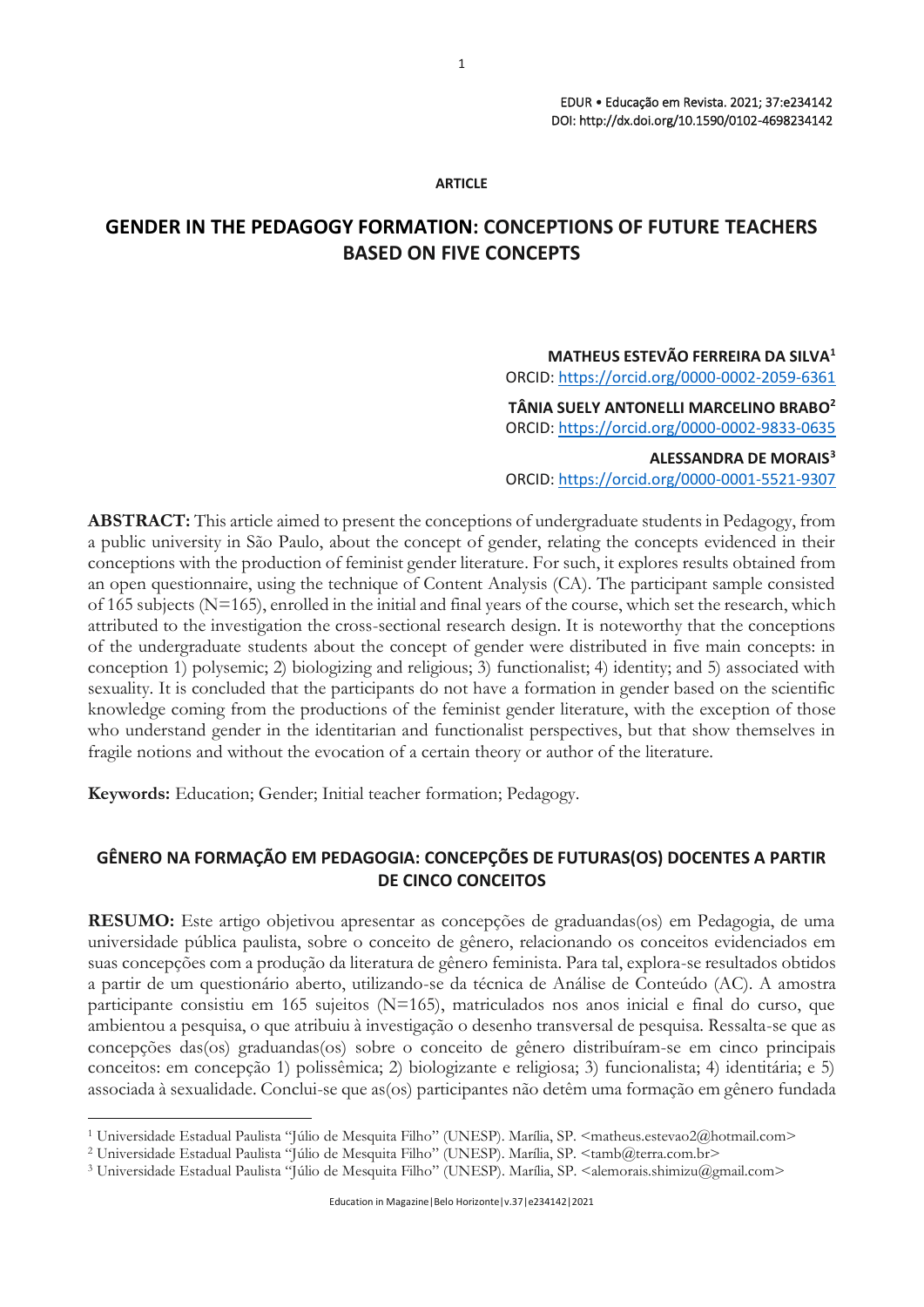no conhecimento científico proveniente das produções da literatura de gênero feminista, com exceção das(os) que compreendem gênero nas perspectivas identitária e funcionalista, mas que se mostram em noções frágeis e sem a evocação de determinada teoria ou autor(a) da literatura.

**Palavras-chave:** Educação; Gênero; Formação inicial docente; Pedagogia.

# **GÉNERO EN LA FORMACIÓN EN PEDAGOGÍA: CONCEPCIONES DE FUTUROS DOCENTES BASADAS EN CINCO CONCEPTOS**

**RESÚMEN:** Este artículo tuvo como objetivo presentar las concepciones de estudiantes de pregrado en Pedagogía, de una universidad pública de São Paulo, sobre el concepto de género, relacionando los conceptos evidenciados en sus concepciones con la producción de literatura de género feminista. Para este propósito, se exploran los resultados obtenidos de un cuestionario abierto, utilizando la técnica de Análisis de Contenido (AC). La muestra participante consistió en 165 sujetos (N=165) matriculados en los años iniciales y finales del curso que establecieron la investigación, lo que atribuyó el diseño transversal de la investigación a la investigación. Cabe señalar que las concepciones de los estudiantes de pregrado sobre el concepto de género se dividieron en cinco conceptos principales: en la concepción 1) polisémica; 2) biologizante y religioso; 3) funcionalista; 4) identidad; y 5) asociado con la sexualidad. Se concluye que las participantes no tienen una capacitación en género basada en el conocimiento científico de las producciones feministas de literatura de género, con la excepción de aquellas que entienden el género en las perspectivas identitarias y funcionalistas, pero que se muestran en nociones frágiles y sin evocar una teoría particular o autor de la literatura.

**Palabras clave:** Educación; Género; Formación inicial del profesorado; Pedagogía.

### **INTRODUCTION: FROM RESEARCH TO THE PRESENT PRODUCTION**

This article is the result of a completed research, developed between 2017 and 2018, which was funded by the Foundation for Research Support of the State of São Paulo (FAPESP)<sup>4</sup>. In this research, in summary, it was aimed to investigate the formation of undergraduate students in Pedagogy on the themes of gender and sexualities and their attitudes towards sexual and gender diversity at school. At the same time, the research also aimed to relate this formation on the themes of the group participating in the research with their ethical formation, from the point of view of moral development, in the Kohlbergian and neo-Kohlbergian approaches (Lawrence KOHLBERG, 1992; Moshe M. BLATT; KOHLBERG, 1975; James REST et al., 1999).

Interdisciplinary in nature and linked to the fields of study and knowledge: 1) Human Rights Education, 2) Gender Studies and 3) Psychology of Moral Development, the research had its development culminated in the midst of a heated debate waged nationwide for the removal of the terms *gender* and *sexual orientation* from the Municipal, State and National Education Plans, a debate held between the years 2014 and 2015, at the time of public policy making. At the time, not only recent researches

<sup>4</sup> The research was entitled Human rights education, gender and sexualities, and moral development in teacher education: knowledge, conceptions and behaviors of undergraduate students in Pedagogy from a public university in the state of São Paulo, funded by FAPESP by process no. No. 2017/01381-9 and in force from 01/05/2017 to 31/12/2018 in the line of promotion of Regular Programs of Scholarships in the Country in Continuous Flow, and held under the guidance of Prof. Dr. Tânia Suely Antonelli Marcelino Brabo and Prof. Dr. Alessandra de Morais. Available at: [https://bv.fapesp.br/pt/bolsas/170898/educacao-em-direitos-humanos-genero-e-sexualidades-e-desenvolvimento-moral](https://bv.fapesp.br/pt/bolsas/170898/educacao-em-direitos-humanos-genero-e-sexualidades-e-desenvolvimento-moral-na-formacao-docente-co/)[na-formacao-docente-co/](https://bv.fapesp.br/pt/bolsas/170898/educacao-em-direitos-humanos-genero-e-sexualidades-e-desenvolvimento-moral-na-formacao-docente-co/)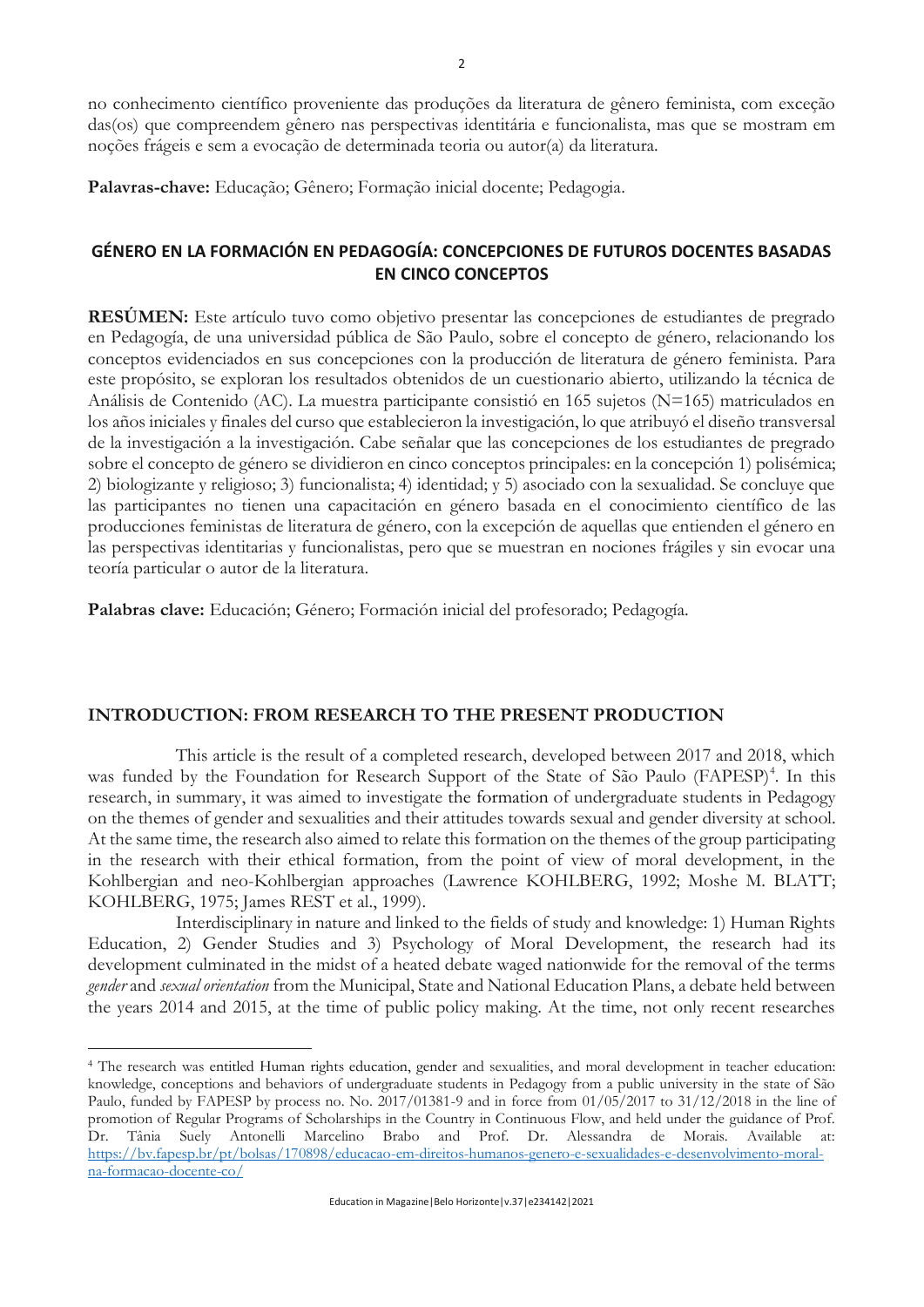pointed out difficulties for the effectiveness of human rights education together with issues related to human diversity in educational institutions, but also the political situation pointed out the resistance in relation to these themes by those responsible for the development of public policies for the Brazilian educational system, as we pointed out in previous work (Matheus Estevão Ferreira da SILVA; Tânia Suely Antonelli Marcelino BRABO; Alessandra de MORAIS, 2017).

In the research, the themes of gender and sexualities were addressed as an issue of human rights education (HRE), an educational proposal legally deferred in the country since 2006 (BRASIL, 2007; 2012; 2013). Focused on social transformation and the formation of subjects of rights, with a forecast for development at all levels of education, the proposal of HRE is oriented so as to contemplate other issues – beyond the homonymous theme it bears – such as gender and sexualities, but which must be developed together with and from the perspective of human rights.

In its wording, the National Plan for Human Rights Education (PNEDH), one of the basic documents of human rights education in the country, defines, as one of its objectives, the overcoming of inequalities affirmed in national history, many of them characterized by "[...] ethnic-racial, religious, cultural, generational, territorial, physical-individual, gender, sexual orientation, nationality, political option intolerance, among others" (BRASIL, 2013, p. 21).

Thus, when working with human rights education, addressing gender and sexualities is dealing with the rights of the subjects that are protagonists of both themes: women and LGBTs<sup>5</sup>, in addition to several other issues that permeate the themes. One of the hypotheses, confirmed in our empirical research, was that when HRE is accompanied by the two themes related to diversity, it has even fewer chances of being effective, since its approach in educational institutions depends on the knowledge and dispositions that teachers maintain, among the main professionals responsible for this approach, towards the themes and their protagonists.

When we examine, specifically, the formation in Pedagogy, we come across experiences such as that of Roney Polato de Castro (2016, p. 208, our emphasis), in which he brings the following account of one of the interviewees of his doctoral research on the positioning of teachers before the expression of gender identity (which they associated with sexuality) of one of the students of the school that set the mentioned research:

> I was in a kindergarten school and on my way to the teachers' room I came across the following scene: a group of teachers making disparaging remarks about a student they said was a 'little faggot'. The 'teachers' [...] were laughing and saying that the boy looked like a fag in the entrance line and that when he grew up, he wouldn't escape being gay. I was even embarrassed to hear their words regarding the student.

It is emphasized that if the teacher has such knowledge and disposition<sup>6</sup> towards her student, there will be no way for her to work on human rights education effectively, much less on gender and sexualities. Therefore, the relevance of the work of the professional in Pedagogy is placed by the school of Kindergarten and Elementary I – levels of education charged to the pedagogue –, to be the first "[...] agent of collective socialization towards diversity outside the family, where the human rights education begins. If from there this education is damaged or distorted, the precepts foreseen by this education will definitely not be consolidated" (SILVA; BRABO; MORAIS, 2017, p. 1279).

During the empirical stage of the research, among the instruments we used for data collection to meet the criteria and objectives set out, these were, respectively, focus groups, a qualitative research technique; a questionnaire, a quantitative instrument, which was designed so as to compose open

<sup>&</sup>lt;sup>5</sup> In this article we will use the acronym LGBT to refer to LGBTQIA+ sexual and gender diversity, which includes lesbian, gay, bisexual, transsexual, transvestite, transgender, queer, intersex, asexual and so on. Historically in Gender Studies, it was women who first protagonized the theorizations of the field, and only later the LGBT population was included.

<sup>6</sup> As in previous work, dispositions are understood here as the "[...] evaluative positions that a subject has about a certain object, which can be an idea, a concept, behavior, etc., positions that generate particular predispositions in relation to this object and that can be positive or negative to it" (Matheus Estevão Ferreira da SILVA, 2020, p. 71).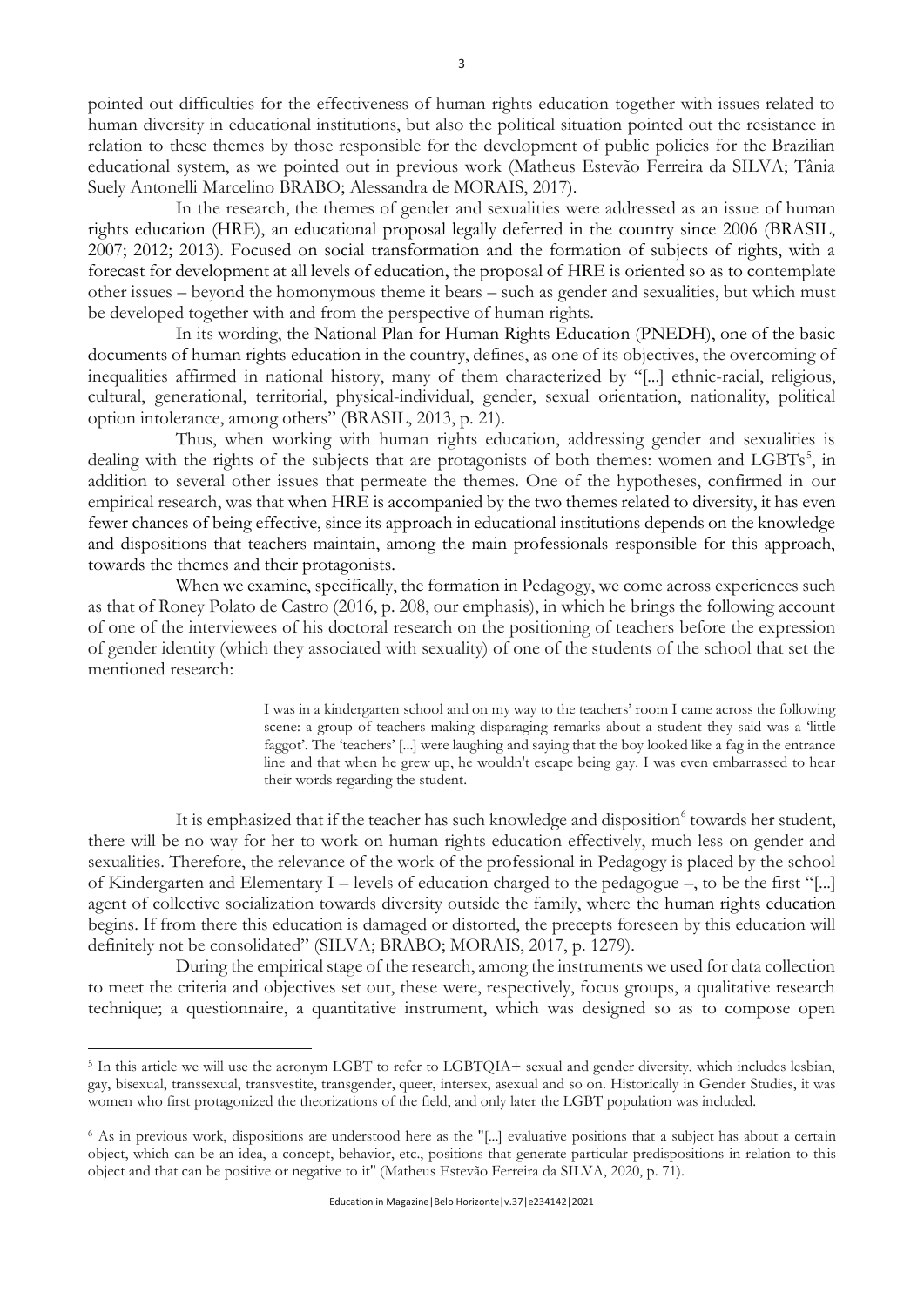questions and moral dilemmas in the Kohlbergian proposal (BLATT; KOHLBERG, 1975); and the *Defining Issues Test 2* (DIT-2), a closed and validated quantitative instrument for measuring moral judgment.

Then, having understood the research proposal, for the production of this article, we decided to present partial results obtained with the application of the questionnaire, as well as to outline some considerations about the elaboration process of this instrument. The application of the questionnaire was aimed specifically at the fulfillment of the first part of the research objective, that is, to investigate the formation of the participating subjects – graduate students in Pedagogy – in gender and sexualities, in order to understand the state of this formation, whether satisfactory or not based on relevant literature and official documents.

The open questions were inserted in the questionnaire to extract the conceptions (and, consequently, the knowledge that constitutes these conceptions) that the subjects have about the themes, while the moral dilemmas were inserted to collect the possible behaviors of the same subjects before the public of diversity in question. Due to the impossibility of producing a discussion covering all the results achieved with the instrument, it was necessary to assign some kind of cut to this text and, therefore, we decided to approach the results obtained in only one of the open questions of the questionnaire, which asked about the concept of gender.

Thus, delimiting the scope of this article in the exposition of the results achieved from the analyses made in the numerous data collected by the also numerous instruments used in the research, this text aims to present the conceptions of Pedagogy undergraduate students from a public university in São Paulo about the concept of gender, relating the concepts evidenced in their conceptions with the production of the feminist gender literature consulted.

Based on the literature review we did in the *CAPES* (Coordination for the Improvement of Higher Education Personnel) <sup>7</sup> *Periodical Portal* and *SciELO* (*Scientific Electronic Library Online*) databases, during the consultation and substantiation in the referred literature, we found a few pertinent works (articles) with similar proposals to the present production that deserve to be cited here. Using the descriptors *gender* and *Pedagogy* and delimiting the search to works in Portuguese language, in CAPES' Portal of Periodicals we found 18 works that share these descriptors in the title, and only 02 of them (Nilson Fernandes DINIS; Roberta Ferreira CAVALCANTE, 2008; Ana Paula COSTA; Paulo Rennes Marçal RIBEIRO, 2011) share the proposal to investigate the formation of undergraduate and graduate students in Pedagogy about the concept of gender. With the same descriptors, in SciELO, we found a total of 05 works, also 02 specific to the proposal in common, the same ones found in the previous search.

In their text, Dinis and Cavalcante (2008) discuss conceptions of undergraduate students in Pedagogy of the Federal University of Paraná (UFPR) about the themes *homosexuality* and, here our focus, *gender*. In a different way from the authors, we opted for not disclosing the name of the university that had its Pedagogy course investigated by our research, for ethical questions, being enough to know that this is a public university located in the state of São Paulo that, as for its Pedagogy course, with four years of duration, admits (entrants) and graduates (graduating students) around 120 students per year.

In the text by Costa and Ribeiro (2011), the authors researched the conceptions about *gender relations* of a group of students of the Pedagogy course of the Universidade Estadual Paulista (UNESP), Araraquara *campus*, who already worked, however, in school education as teachers. Also, in a different way from the authors, besides the non-disclosure of the university where the research took place, their investigation had as its object the continued teacher education, due to the fact that their public already worked in teaching, while the public of our research was still in a state of initial formation. Both works (DINIS; CAVALCANTE, 2008; COSTA; RIBEIRO, 2011), resulting from researches also recent and with the same object (formation in Pedagogy) and proposal (*what they think* about gender) of investigation, certainly supported the present production.

Two other productions consulted also ended up presenting this support function due to their relevance and investigative similarity, which were Marília Pinto de Carvalho (2011), who discusses

<sup>7</sup> Free translation of Coordenação de Aperfeiçoamento de Pessoal de Nível Superior.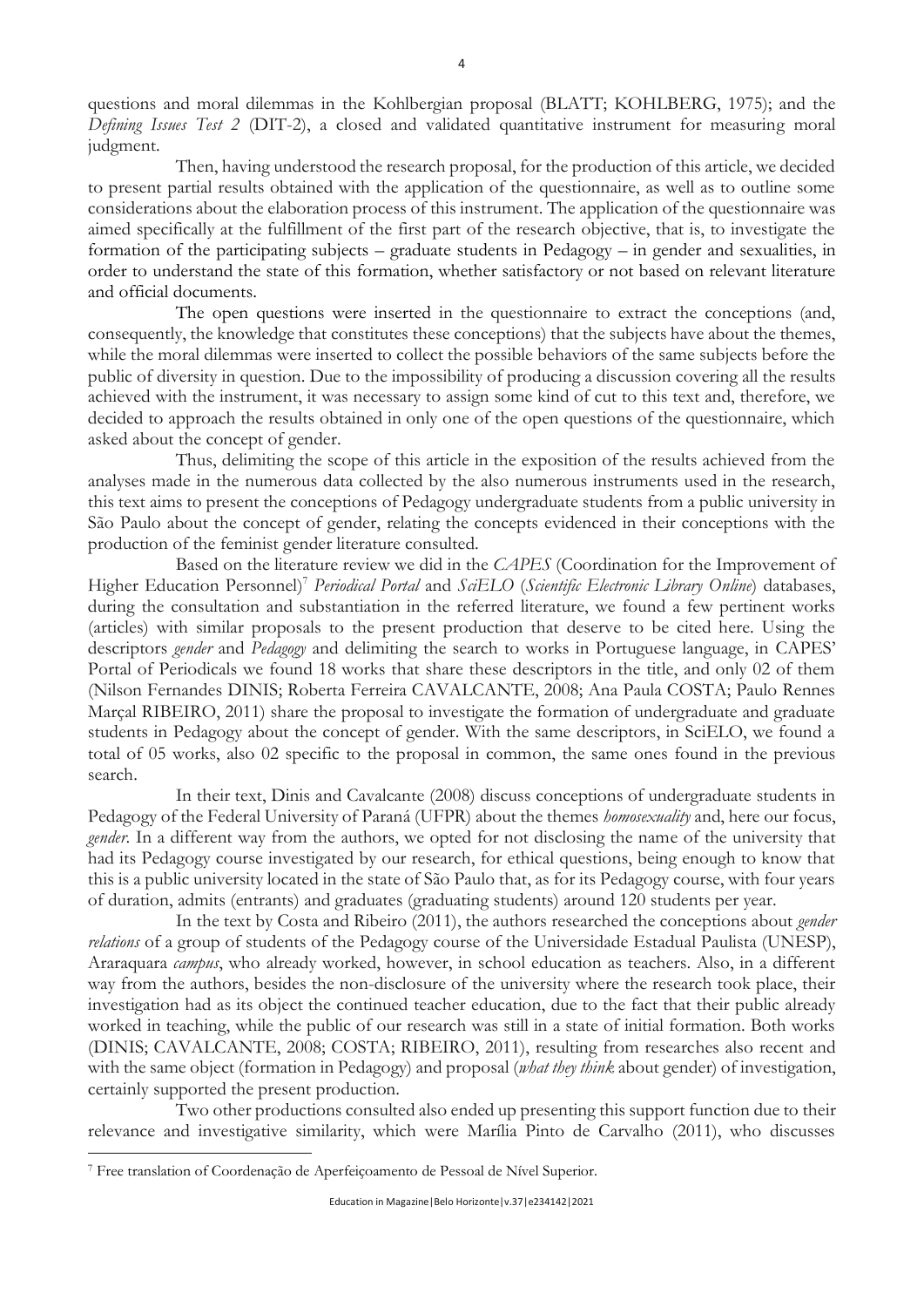different *concepts of gender* provided by authors cited in papers presented at the national meetings of the National Association of Graduate Studies and Research in Education (ANPEd) from 1999 to 2009; and Maria Eulina Pessoa de Carvalho and Glória Rabay (2015), who problematize the *misunderstandings of gender*  generated by its use in various contexts.

From the composition of this article, we first describe the methodology of our empirical investigation, regarding the process of developing and applying the questionnaire. We also dealt with the open question selected, among the several that composed the questionnaire, which resulted in a fruitful review of the concept of gender based on the conceptions of the participants presented here, rescuing concepts present both in the feminist gender literature and in the daily life of these people.

It is emphasized, based on the results obtained with the analysis of the data collected with the questionnaire, that the conceptions of the responding undergraduate students (n=109) about the concept of gender were distributed in five main concepts: in conception 1) polysemic; 2) biologizing and religious; 3) functionalist; 4) identity; and 5) associated with sexuality. The consultation and grounding in the literature in question – which is presented as we discuss these conceptions found –, amid the profusion and theoretical heterogeneity of the feminist production in the field of Gender Studies, was guided according to the demand of the concepts evidenced in the conceptions of the participants, although some of these evidenced concepts required grounding in productions of other literature of the field, whose theoretical perspectives are not considered feminist in the study of gender.

# **METHODOLOGY: DEVELOPMENT AND APPLICATION OF INSTRUMENTS, SAMPLES AND FORMS OF ANALYSIS**

As a cutout of an empirical investigation that, considering its whole, consisted of a larger field work, we delimited this article to the exposition of the results obtained with one of the instruments used: the open-ended questionnaire. The elaboration of this questionnaire during the research was done based on four procedures: based on 1) the results obtained in two focus group sessions with undergraduate students from the same course that set up the research, a previous moment of the fieldwork; 2) the literature consulted on the themes addressed by the instrument, gender and sexualities; 3) the questioning of two instrument judges; and 4) the application of a pilot test of the questionnaire. Only after the four procedures of this preliminary stage of the fieldwork were completed, did we begin to apply the questionnaire.

As already mentioned, the questionnaire was composed of open questions and moral dilemmas for collection and, consequently, analysis of the investigated formative process both on the abstract level - what they think about the themes of gender and sexualities - which here corresponds to the category conceptions; and on the level of disposition to action - how they would act when facing sexual and gender diversity -, understood by the category behaviors. The creation of the questions and dilemmas had as a reference, besides the previous stage of focus groups<sup>8</sup>, the literature, eminently feminist, consulted on the themes addressed by the instrument.

However, Daniel Abud Seabra Matos and José Rubens Lima Jardilino (2016, p. 23, our emphasis) point out that:

> In research on what students, teachers and other educational actors think, a wide variety of terms have been used to refer to mental representations. We find terms such as: conceptions, concepts, beliefs, images, metaphors, perceptions, orientations, perspectives, categories, constructs, knowledge, cultures, repertoires, theories, representations, among others. [...] this diversity of words makes it difficult to understand research in the educational area and its theoreticalconceptual framework.

<sup>8</sup> It is not our place here to discuss the results found with the application of the two focus group sessions and specify them in detail on how they subsidized the development of the questionnaire. However, for reference purposes, part of these results are published in (Matheus Estevão Ferreira da SILVA, 2019).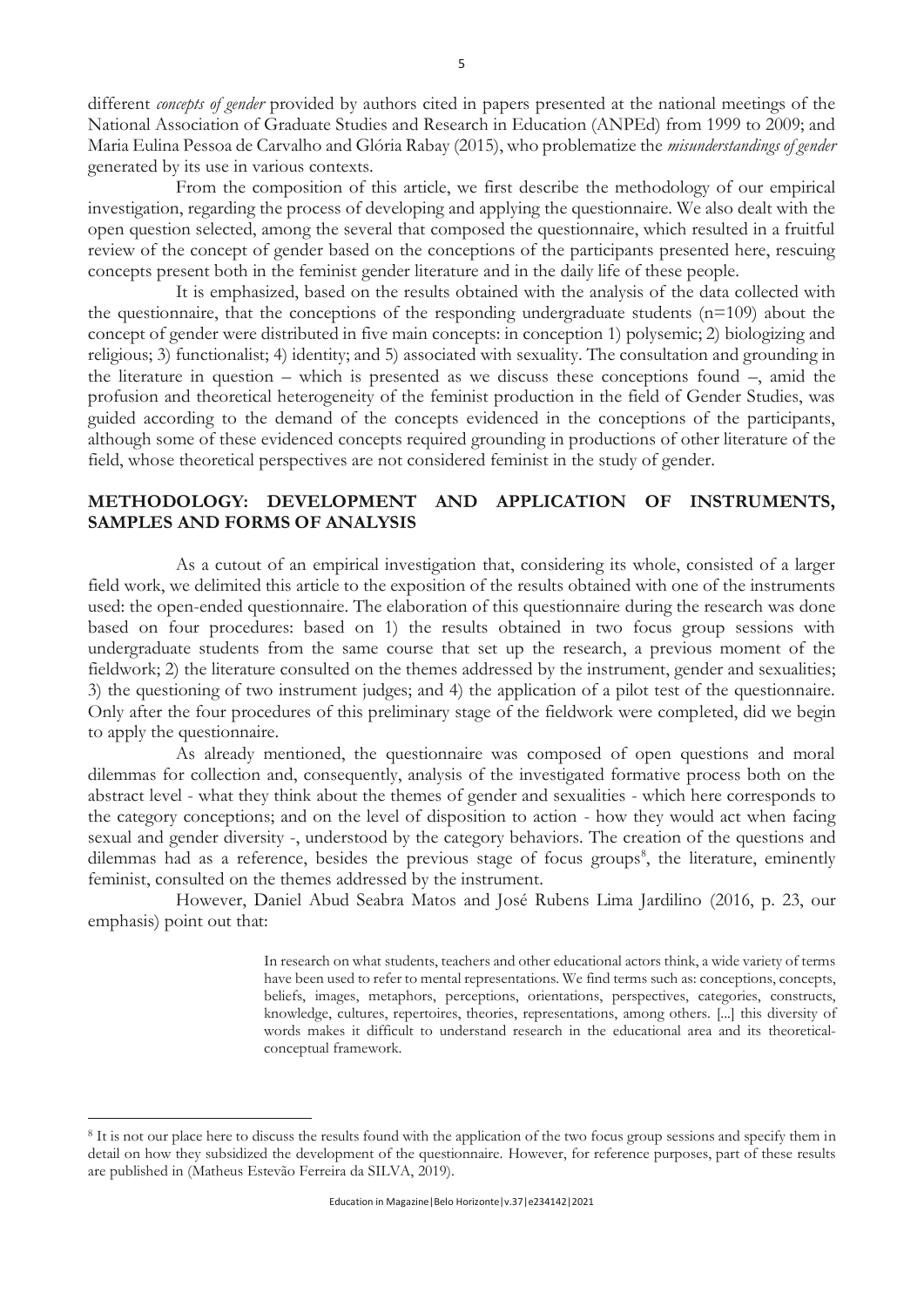By choosing the three categories, knowledge, conceptions and behaviors, in our methodology, we considered the clarifications brought by the authors (2016). We verified, in our own literature review, that the researches that use these three categories, in fact, are not clear about what they mean by them and, thus, do not provide concepts that can support them in the scope of their investigation, making use of the generic concept that is evoked by the word. As a self-criticism, this lack of theoretical-methodological rigor is present, even in some previous research developed and oriented in the Research Centers and Groups we are part of.

Therefore, in our investigation, we attributed our own concept to each of the categories we used, supporting them with a certain referential of the qualitative research approach (Menga LÜDKE; Marli ANDRÉ, 1986) in which we delved: the Hermeneutics – although we do not include here a more complete discussion due to the limits of this text. Defined as the theory or philosophy of meaning interpretation, recognizing itself in the "[...] perception that human expressions contain a significant component, which has to be recognized as such by a subject and transposed to his or her own system of values and meanings" (Josef BLEICHER, 2002, p. 13), the three categories are inserted in this field of meaning interpretation, regarding the investigation of the attribution of meanings and generation of concepts by people in their culture.

Therefore, conceptualizing these categories, we argue that the teachers' dispositions, that is, their possible practices, the action they will perform, are preceded by the conceptions they holds about the content to be worked on. It is from a previous conception, which is constituted by the various types of knowledge that the teachers had contact with during their professional and personal formation, that they practice (referring to the conduct category) as an educator is materialized.

Maewa Martina Gomes da Silva e Souza (2010, p. 14) corroborates this idea by pointing out that the conceptions of a person are responsible for producing "[...] different forms of treatment to individuals [,] each concept designates a different practice, which leads us to realize how a definition, a conception permeates a practice, a life style", being one of the few works we found that conceptualizes the category conceptions to which it makes use. Thus, the more the teacher's conception of gender is constituted by emancipatory scientific knowledge – in this case, coming from a science with preferentially feminist emancipatory project (Sandra HARDING; 1986; Conceição NOGUEIRA; 2017) – the more chances her/his conduct, then originating from this conception, has to be satisfactory in the treatment of sexual and gender diversity at school and in the development of a work that addresses the theme.

To contemplate these categories, the questionnaire was composed with a total of 18 open questions and 03 moral dilemmas. With the questionnaire prepared, before its application, we corroborated the suggestions of Marina de Andrade Marconi and Eva Maria Lakatos (2003, p. 203) about the evaluation of the instrument by judges and the performance of a pre-test: "after being written, the questionnaire needs to be tested before its definitive use, applying some copies in a small chosen population". We first conducted a pilot test with five undergraduate students of the same course, but who would not participate in the research at any other time – such as the participants of the focus groups – selecting them through random sampling (Antonio Carlos GIL, 2008).

After the pre-test, the questionnaire was evaluated by two judges, a researcher and a researcher active in the themes addressed by the instrument and with experience in working with moral dilemmas in research. With both procedures, it was seen that the questionnaire followed and contemplated its purpose in fulfilling the research objectives. Thus, with the elaboration of the instrument finally concluded, we proceeded to its application.

The application was made in the Pedagogy course of a public university in São Paulo, a course chosen by convenience criteria. The participants were selected by means of step sampling, which "[...] can be used when the population is composed of units that can be distributed in several stages" (GIL, 2008, p. 93). From the step sampling, it was elected for participation in the research: the three classes of the first year (beginners) and the three of the fourth year (concluding students), one from the morning period and two from the evening period respectively, which gave the research the cross-sectional research design.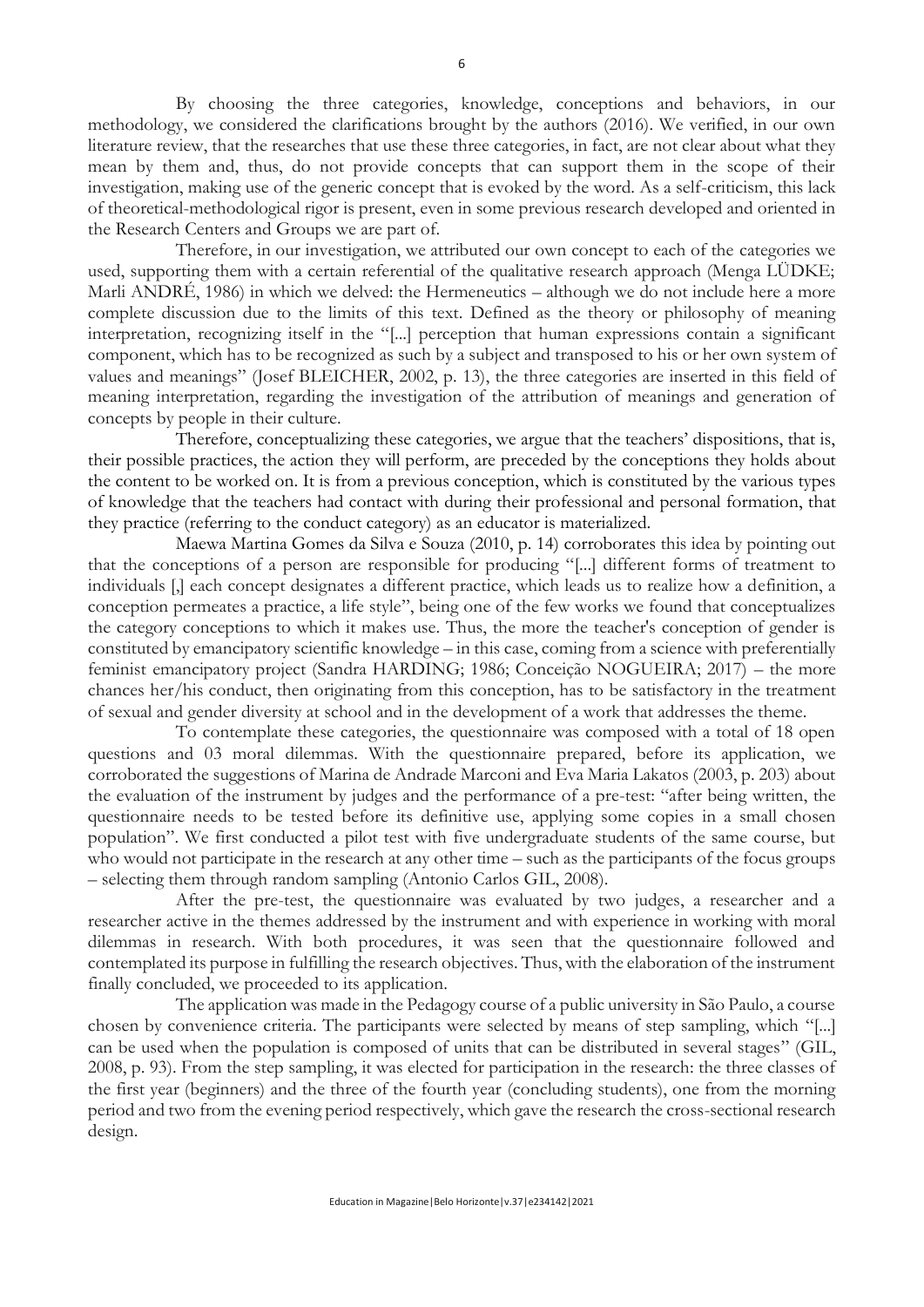The completed questionnaires were collected and, after transcribing the answers into a textual material that generated our *corpus* of analysis, we verified a total of 165 valid questionnaires, totaling a sample of 165 subjects (N=165), part of the 120 students enrolled in the first year and the 120 in the fourth year of the course.

In the questionnaire, before the open questions and the moral dilemmas, there were also some closed questions to characterize the respondent, in the identification of the variables of the research sample. To account for these variables, the answers given to such characterization questions were transcribed to a spreadsheet generated by the SPSS© *software* (STATISTICAL PACKAGE FOR THE SOCIAL SCIENCES, 2017), and the accounting of the variables that we considered main was arranged in the following table.

| <b>Variables</b>       | N.º of participants    |
|------------------------|------------------------|
| Year of Enrollment     | 92 (55,7 %) entrants   |
|                        | 73 (44,3%) graduates   |
| Gender                 | 156 (94,5%) feminine   |
|                        | $9(5,5\%)$ masculine   |
| Period                 | $60 (36,4%)$ morning   |
|                        | 105 (63,6%) night      |
| Are you oriented or    | $3(1,8\%)$ yes         |
| developing research on | 162 (98,2%) no         |
| gender                 |                        |
|                        | 17 (12,9%) Cristian    |
|                        | 58 (43,9%) Catholic    |
|                        | 31 (23,5%) Evangelical |
| Religion               | 6 (4,5%) Spiritualist  |
|                        | $1(0,8\%)$ Mormon      |
|                        | 1 (0,8%) Umbanda       |
|                        | 7 (5,3%) Agnostic      |
|                        | 11 (8,3%) Atheist      |
|                        | 4 $(3,0\%)$ Yellow     |
| Race-ethnicity         | 73 (54,9%) White       |
|                        | 46 (34,6%) Brown       |
|                        | 10 (7,5%) Black        |
| Total                  | 165 (100%)             |

## **Table 1 – Characterization of the questionnaire sample**

Source: Research data

**Legend:** The table presents the characterization of the sample of our research, according to the variables that we consider the main ones, which are: year of enrollment (55.7% entrants and 44.3% completers), gender (94.5% female and 5.5% male), period (36.4% morning and 63.6% evening), whether research on gender (1.8% yes and 98.2% no), religion (12.9% Christian, 43.9% Catholic, 23.5% Evangelical, 4.5% Spiritualist, 0.8% Mormon, 0.8% Umbanda, 5.3% Agnostic, and 8.3% Atheist), and race-ethnicity (3.0% Yellow, 54.9% White, 34.6% Brown, 7.5% Black).

In our research, the themes of gender and sexualities were treated as *content*, that is, as a set of knowledge formed and accumulated historically by humanity and that can be acquired by people in order to compose their intellectual heritage. This observation is necessary due to another possibility of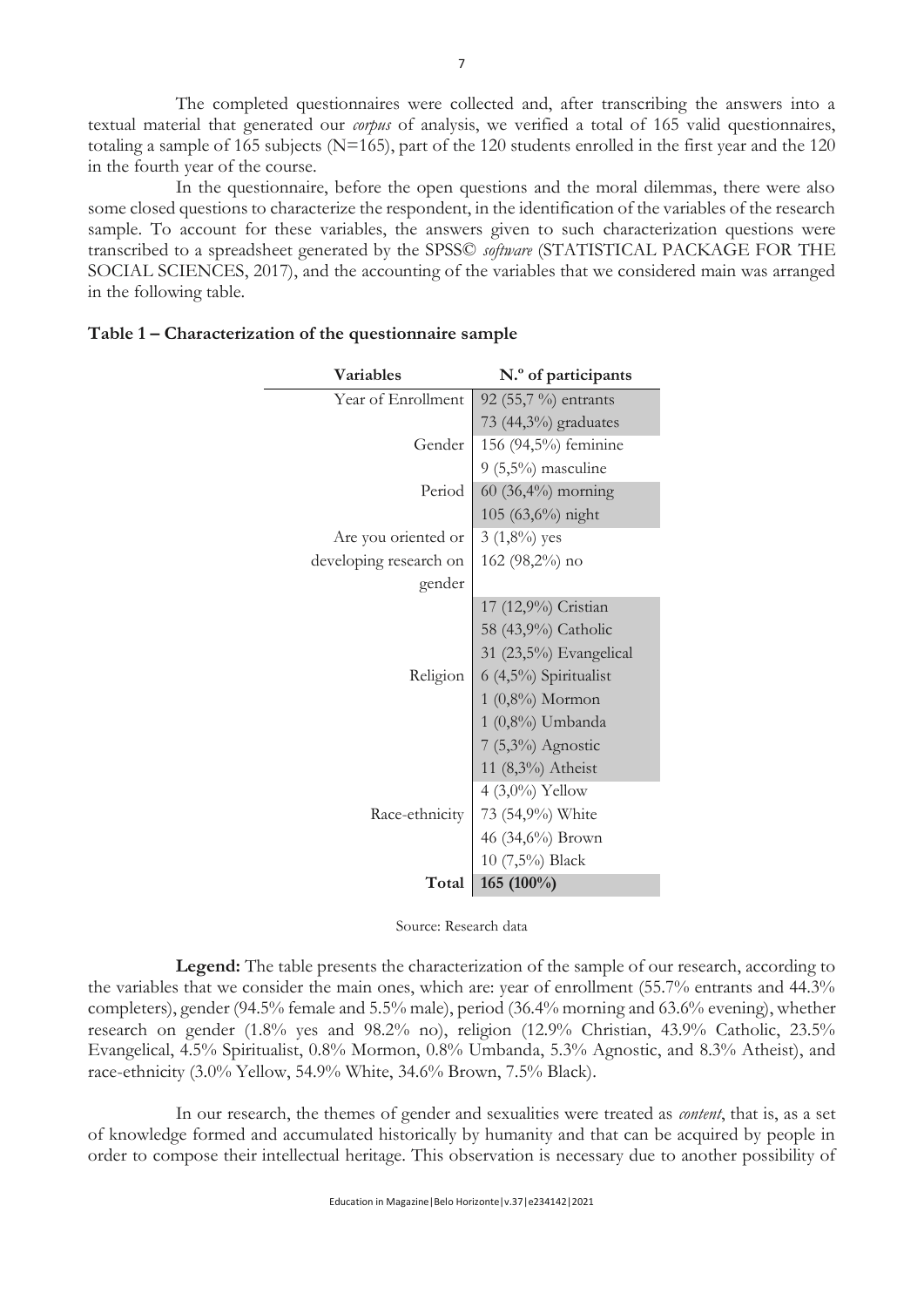treating both themes: as *perspective* (Leonardo LEMOS DE SOUZA, 2017). Gender and sexualities as perspective, in synthesis, refer to the way the themes insert themselves in people's lives and bodies. Thus, in addition to content, they also become *social markers* (or *variables*, treating them for statistical purposes), that is, they refer to manifestations of characteristics and social constructions in subjects that intersect and hierarchize in different cultures (NOGUEIRA, 2017). Subjects can be marked both by gender, marked as male or female, cisgender or transgender in general, and non-binary; and by sexuality, marked as heterosexual, homosexual, or bisexual<sup>9</sup>.

In research, instead of a treatment of mental representations in a generic sense, *what they think*, as occurs with gender and sexualities as content – and as we did here – an investigation that treats them as perspective would address *who thinks what*? So, even considering the variables of the participating subjects, our focus in this text is on what they think about gender as content, gender as perspective being a proposal for another production.

With the characterization of the sample that answered the questionnaire  $(N=165)$ , we identified that this research public was mostly female (n=156; 94.5%), considering the consolidation of the Pedagogy course as an exclusively female space in the history of teaching in Brazil, as Tânia Suely Antonelli Marcelino Brabo (2005) argues about the feminization process of the teaching profession. Also, the participants were mostly enrolled in the evening period  $(n=105; 63.6%)$ , due to the larger number of evening classes in opposition to the morning ones  $(n=60; 36.4\%)$ , and in the first year of the course (n=92; 55.7%), because of the larger adhesion to the research of the entrants than the graduates.

According to the variable religiosity, the majority of the sample presents transcendence, being linked to Christianity (n=113; 85.6%), but with all the strands of this religion, which were mentioned by the subjects, included in this data, as can be seen in Table 1. In a smaller number, Agnostic transcendence  $(n=7; 5.3%)$  and non-transcendence, that is, Atheism  $(n=11; 8.3%)$ , were mentioned. Regarding the raceethnicity variable, the majority declared themselves as White (n=73; 54.9%) and Brown (n=46; 34.6%).

Finally, regarding the forms of analysis employed on the data collected by the questionnaire, for its organization and interpretation, besides having as a base the feminist gender literature, whose consulted authors will be evidenced as the conceptions found are discussed, we made use of specific analysis techniques according to the need evidenced in each question of the elaborated instrument. As already mentioned, we delimited the exposition of this text to only the abstract plane of the investigated formative process, that is, the conceptions of the participants collected by the open questions, and, even more specifically, to question number 03 of the questionnaire: "What do you understand by gender? That is, what is gender for you? In this question, as in most of the open-ended questions, we employed the categorical analysis technique of Content Analysis (CA) (Lawrence BARDIN, 2016).

Bardin (2016, p. 14) defines CA as a set of techniques for the analysis, plural, "[...] of communications, which uses systematic and objective procedures to describe the content of messages." From this plurality of techniques that constitutes Content Analysis, we used the one called *categorical*  analysis. With it, following its procedures systematically, we could identify the meanings attributed by the participants to the concept of gender, generating five categories created from *indicators*, being chosen the ones of the *theme* type, extracted from our *corpus* of analysis.

Thus, each one of the five categories generated by means of the CA referred to a different conception of the graduating students about the concept of gender, with its identification supported by the production of the consulted literature. Due to the considerable number of subjects participating in the research, therefore, of a large sample size for a qualitative technique like this, we also calculated the frequency of evocation of each category by the sample. Having characterized our methodology and the fieldwork carried out, we will now proceed to the exposition of the analyses and results obtained with the selected question from the questionnaire with the subjects participating in the Pedagogy course.

<sup>9</sup> We use this nomenclature aware of its insufficiency in contemplating the innumerable expressions of gender identity and sexual orientation. Such nomenclature agglutinates the identity possibilities in restricted identity groups, as questioned by the queer and post-structuralist perspectives of the feminist gender literature about gender binarism and the coherence and belonging to a certain identity that is intelligible (BUTLER, 2007; Matheus Estevão Ferreira da SILVA; Tânia Suely Antonelli Marcelino BRABO, 2016).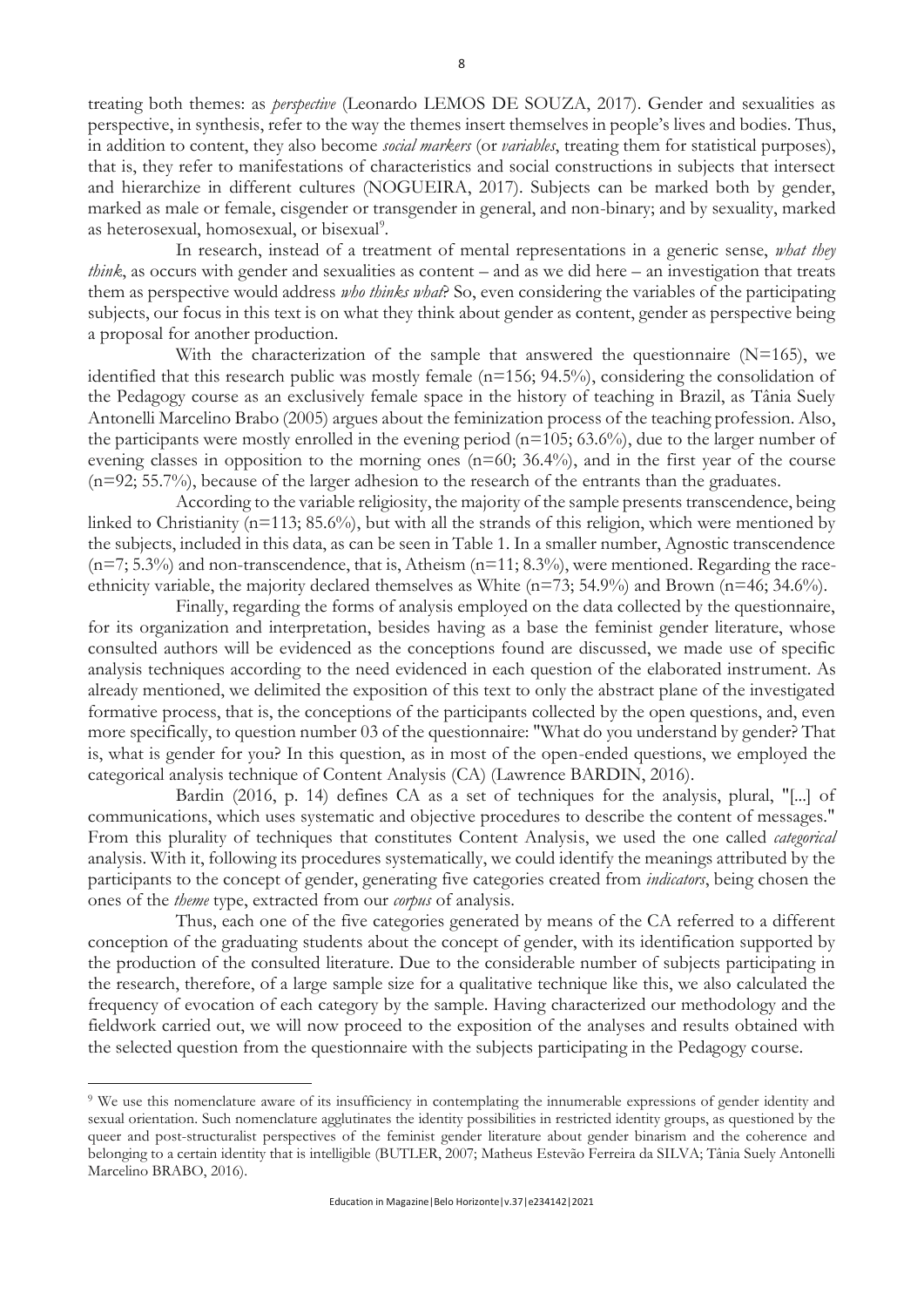#### **GENDER IN THE POLYSEMY OF THE WORD**

The question that interrogated the respondent about the concept of gender was inserted in the questionnaire for presenting great relevance to our research, since, in the analysis of the education in Pedagogy, it is the conception of this professional that will subsidize her/his future teaching performance in the school context with the theme of gender itself and the public of diversity that plays a leading role. However, today boasting a concept constantly debated and redefined, the insertion of gender in different proposals in teacher education and, more than that, its understanding in training courses, are still seen as a challenge, as discussed in recent research (UNESCO, 2015; SILVA; BRABO; MORAIS, 2017).

And for these debates and re-signification, which remain open, it would be more appropriate to talk about concepts of gender, in plural, given the variety of meanings that are assigned to the word gender contemporarily. In this sense, the first category that represented the undergraduates' conceptions about the concept of gender, which we identified based on the CA technique and the pertinent literature, was entitled Gender in the polysemy of the word. In the following chart, we portray this category, constituted from the indicators extracted from the answers given by the participants, also portrayed (some of them) in the chart.

| Category                   | Indicators                                                             |
|----------------------------|------------------------------------------------------------------------|
| 1. Gender in the           | Subject 29 - Genres such as musical, cultural, etc.                    |
| polysemy of the word:      | Subject 42 - Set that is connected by a common origin.                 |
| the term gender evokes     | Subject 43 - They are similar things, from the same origin.            |
| more than one concept, it  | Subject 48 - Gender is a particularity, a characteristic that unites a |
| is a polysemic word, it    | certain group/set.                                                     |
| presents more than one     | Subject 71 - Gender, has several meanings, but it is something         |
| meaning, but holds its     | different, what differentiates one from another, etc.                  |
| primary classificatory     | Subject 98 - Set of beings, connected by the same or similar origin    |
| meaning, it refers to the  | of a particularity.                                                    |
| classification of animate  | Subject 125 - Gender is a way of classifying something.                |
| and inanimate beings into  | Subject 142 - It is the diversity of options. In grammar I             |
| groups and sets by sharing | understand gender by various textual types and in social relations     |
| one or more characters in  | I understand gender by sexual options (male, female, gay, lesbian,     |
| common                     | trans, etc.).                                                          |
| $(20; 18,34\%; n=109)$     | Subject 144 - Both in the human issue and in the textual issue         |
|                            | (genres of discourse) gender is a denomination to "choices".           |

| Chart 1 – Representative category of the polysemic conception of gender of the participants |  |  |  |  |
|---------------------------------------------------------------------------------------------|--|--|--|--|
| about the concept of gender                                                                 |  |  |  |  |

Source: Research data

**Legend:** The chart presents the first category identified representative of the conceptions of gender of the participants about the concept of gender, entitled *Gender in the polysemy of the word*, together with the indicators extracted from the answers that generated this category. The category was formed from the indicators of 20 of the 109 subjects who answered question number 3 of the questionnaire, which concerned 18.34% of this sample.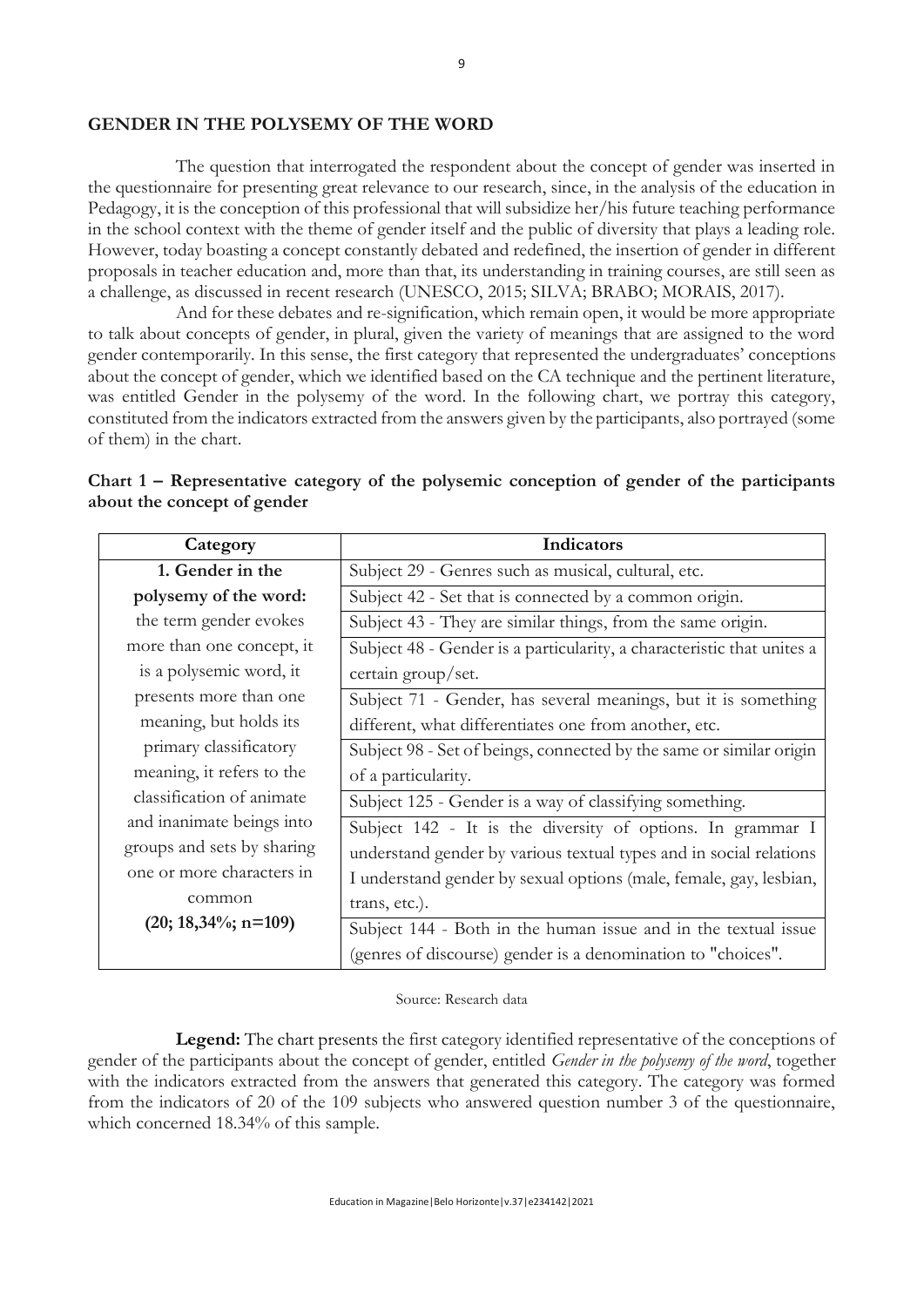Based on Chart 1, it is observed that of the total number of research participants  $(N=165)$ , only 109 subjects answered the question in question. In the depicted conception, indicators extracted from the answers of 20 subjects came to constitute it, being 18.34% of the total of respondents. This conception of gender points to the conceptual plurality that the word currently bears, that is, to its polysemy, as an ambiguous word, with more than one meaning and context of use, due to the broad historical trajectory in the development of its meaning. However, at the same time that we point to such polysemy, we also highlight the initial meaning attributed to gender, which remains common to almost all the most modern concepts of gender, preceding them: classification.

The meaning of classification in genre is present since its etymology. The word gender has roots in the Indo-European base: *gen-* or *gnê-* which means *to be born* and to *generate*. Later, with the origin of the Latin language, it extends from the Latin genus, *-eris*, meaning *birth, descent, origin, race* and *lineage* (Antonio Geraldo da CUNHA, 1982). Evidence of these classificatory roots is evident in the arguments of subjects 71 and 125.

According to Ana Lúcia Furquim Campos-Toscano (2009, p. 22), the etymology brings the "[...] reiteration of terms like 'category', 'classification', 'division', 'characteristics', 'style', denotes that the concept of gender does not go beyond the notion of species, remaining, therefore, inscribed as a category of classification of common traits". Therefore, the group resulting from such a selection by common characteristics is called genus. And dating back to the Greco-Latin Antiquity period, genre is now used to classify artistic works, including musical, literary, poetic, theatrical, etc. genres, perpetuating throughout time, which was present in the argumentation of subject 29.

According to Armando Plebe (1978) and Carvalho (2011), in the realm of language and grammar, words were also classified, starting from the studies of the Greek philosopher Protagoras of Abdera, into three genders: as feminine, masculine and neutral. About the latter, Dante Lucchesi (2009, p. 295) clarifies that in the "[...] formation of Romance languages, there was a transition from a tripartite system found in the so-called classical Latin to a system based on the opposition between masculine and feminine, with the disappearance of the neuter".

Through the classification in language, expressed by the opposition feminine-masculine, gender acquired another meaning, giving rise to a new concept: of synonymy to biological sex. This concept was also present in the understandings of the research sample, which is explored below.

It is worth noting that not necessarily the conception of gender of a subject covers only one single concept of the several attributed to gender, that is, it fits only in one of the categories we identified, as illustrated in the full argumentation of subject 142, which had two indicators, purposely inserted in Chart 1. This subject's conception, for example, is linked to the present category, the polysemic concept of gender, and to the category that associates gender with sexual desire, which we will also discuss later.

### **GENDER IN BIOLOGICAL CONCEPTION, AS A SYNONYM FOR SEX AND FREQUENT ASSOCIATION WITH RELIGIOUS DISCOURSE**

While in the first conception of gender identified, its conceptual plurality is admitted, but pointing to its initial and almost common meaning of classification, the next conception referred to a specific concept of gender: for the subjects who hold this conception, gender is the same as sex. Indicators extracted from the answers of 30 subjects, 27.52% of the total respondents, generated the representative category of this conception, which was entitled Gender in biological conception, as a synonym of sex and frequent association with religious discourse.

The studies on the sexual differences between women and men emerged as of the end of the 18th century, first exclusively under the biological approach of positivist science, which would later establish the modern concept of sex. According to Fabíola Rohden (2003, p. 201), from these studies on, sexual difference "is considered natural and unchangeable by science. This emphasis on naturalness would be related to the transformations that took place as of the end of the 18th century [...] which required changes in the established gender relations".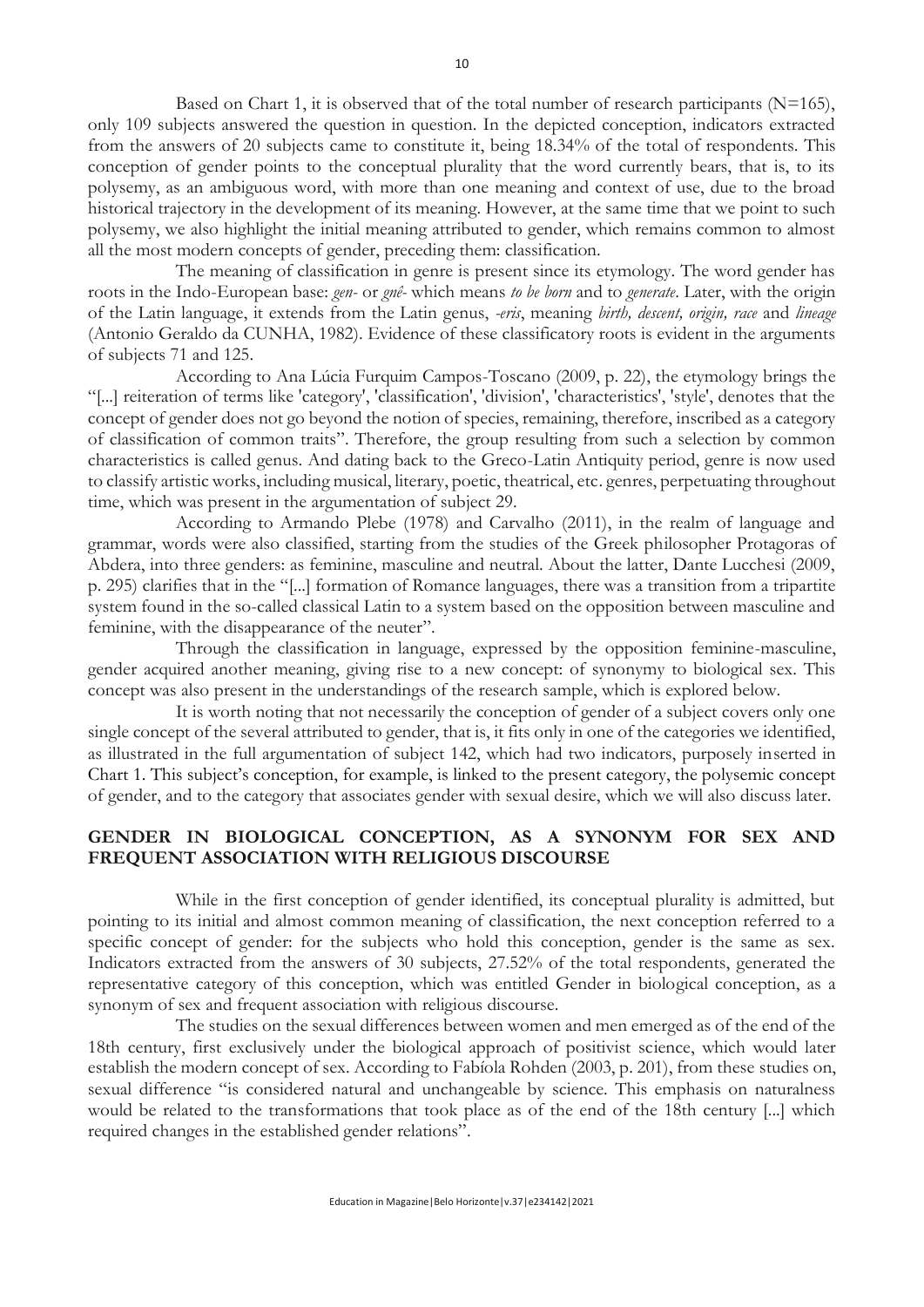From the biological point of view, the differences between women and men are measured through the category sex, in which living beings are classified as male, female or intersex, according to the set of structural and functional characteristics that their bodies present, referring mainly to the production of gametes, the reproductive apparatus and the secondary sexual characters resulting from hormones. This conceptualization of sex is attributed to gender, for example, by subjects 31 and 63, as shown in the following chart.

| Category                        | Indicators                                                         |
|---------------------------------|--------------------------------------------------------------------|
|                                 | Subject 1 - Gender is the sex you are, that defines man or woman.  |
| 2. Gender in biological         | Subject 24 - That a man is born a man, and a woman is born a       |
| conception, as synonym of       | woman.                                                             |
| sex and frequent                | Subject 31 - Gender has to do with the sexual organ that each      |
| association to religious        | person has, determined like that.                                  |
| discourse: gender and sex       | Subject 51 - A certain sex.                                        |
| are synonyms or gender, as      | Subject 63 - Gender is connected with the biological side of the   |
| identity, is defined by the sex | human being, that is, if he presents in the DNA as XX or XY.       |
| at birth, manifesting itself as | Subject 64 - From the anatomical and physiological point of view,  |
| biologically determined,        | gender is the sex by which the baby is formed, the female and      |
| biological determinism is       | male genders.                                                      |
| used with frequent              | Subject 73 - I connect gender to something primarily biological    |
| association to the Christian    | linked to the characteristics of our body at the time we are born. |
| religious discourse for its     | Subject 95 - Gender is the role a person occupies in society       |
| legitimization, the biological  | relative to their sex the way God made them, male or female.       |
| discourse is fused to the       | Subject 157 - Gender is when you are born if you are born with     |
| religious one                   | the male organ, you are of the male gender, if you are born with   |
| $(30; 27,52\%; n=109)$          | the female organ, you are of the female gender.                    |

| Chart 2 – Representative category of the participants' biologizing and religious conception of |  |  |
|------------------------------------------------------------------------------------------------|--|--|
| gender about the concept of gender                                                             |  |  |

#### Source: Research data

**Legend:** The chart presents the second category identified representative of the conceptions of gender of the participants about the concept of gender, entitled *Gender in biological conception, as synonymous with sex and frequent association with religious discourse*, together with the indicators extracted from the answers that generated this category. The category was formed from the indicators of 30 of the 109 subjects who answered question number 3 of the questionnaire, which concerned 27.52% of this sample.

The reference to the concept of sex under the nomenclature of gender, however, is due to the use of gender to classify language in the masculine-feminine opposition. It was from this that, historically, gender started to denote the content of what was scientifically understood at the time as feminine and masculine, that is, the sexes male and female, then the founding categories – in the biological conception – of male and female identities. Such conception was consolidated until today, in which gender "[...] has become practically synonymous with 'sex' in common and even academic language" (CARVALHO; RABAY, 2015, p. 119), as verified in the argumentation of subjects 1 and 51.

In this conception, as depicted in Chart 2, only the biology of the bodies is admitted as defining human identity, denying any other variable, including social construction, which could, along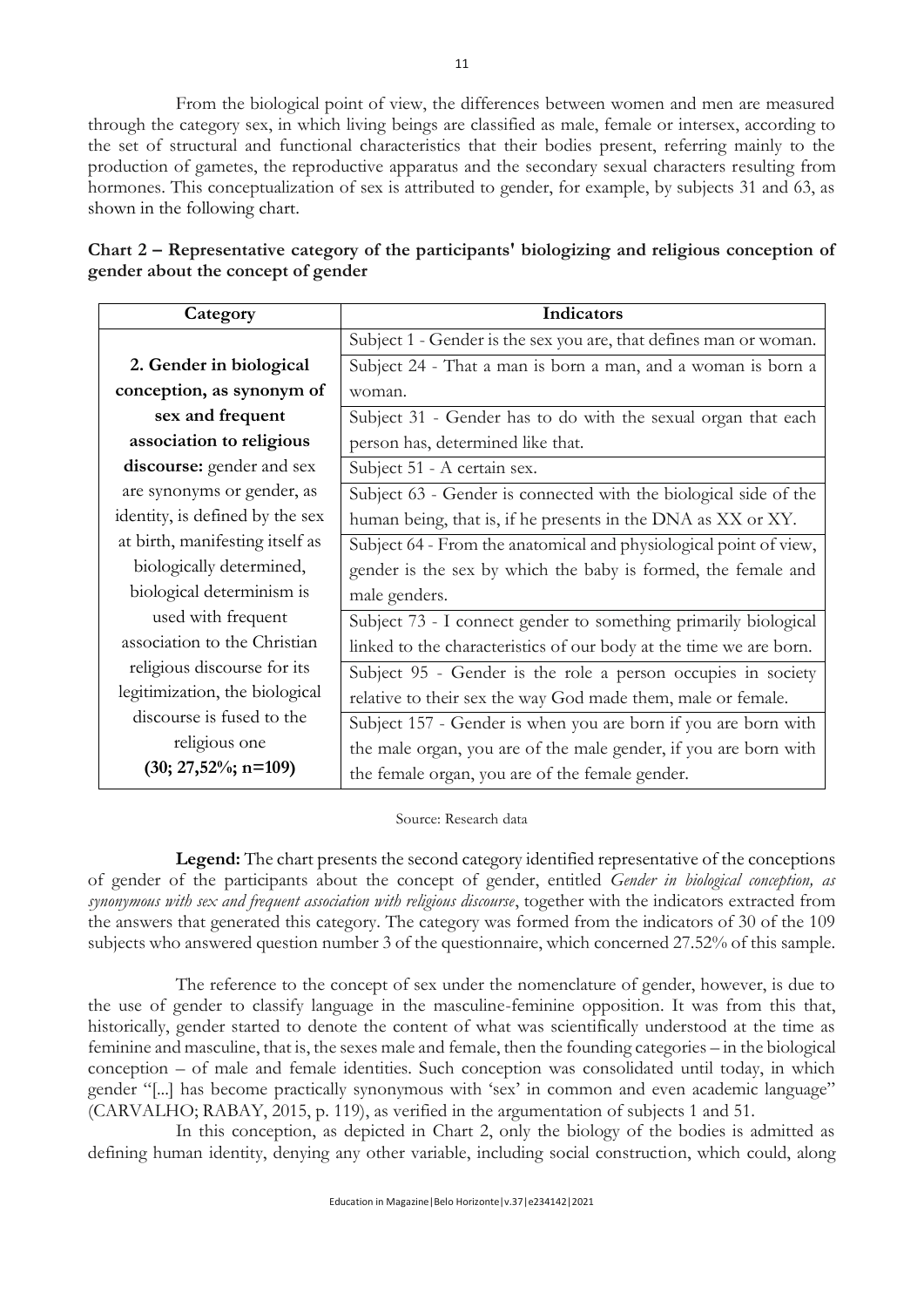with biology, exert influence on *being a man and being a woman*. Nevertheless, according to this biologizing conception, even the social relations established between women and men are a result of their sexual differences, as can be seen in the indicators of subjects 24 and 157, in an implicit way, but still observable in their arguments.

For Guacira Lopes Louro (1997, p. 21) "Whether in the realm of common sense, or coated by a 'scientific' language, the biological distinction, or rather the sexual distinction, serves to understand – and justify – social inequality". This is, therefore, a genuinely determinist (innatist) conception of gender, imported from the modern concept of sex and linked to *biological determinism*: based on the belief that physiology and the entire sexual biological apparatus are responsible for the way women and men relate to, distribute, and act in society, justifying aspects (which, in fact, are) historical and cultural, which is very suggestive about how the subjects, whose indicators gave rise to this category, conceive gender relations and the public of sexual and gender diversity.

In some of the indicators, however, as is the case of subject 95 and also indicators that did not appear in Chart 2, the biological conception was related to postulates of Christian religiosity. Since they start from deterministic ideals, although with their incongruous sources (the positivist scientific method and the so-called sacred scriptures), the biological and religious discourse was merged only to legitimize the identity binarism between woman and man. What should be an impossible amalgam, here has been made possible, as has also been found in the discourse of sectors that recently promote the "gender ideology" narrative (Jimena FURLANI, 2016b; SILVA; BRABO; MORAIS, 2017) and, through this, misinformation on the gender theme, delegitimizing and ridiculing the theme and the subjects that protagonize it.

It is worth noting that the "gender ideology" was created by sectors of the Catholic Church and the (inter)national movement self-named "Pro-Life and Pro-Family Movement" and is sustained on "theoretical confusions and inappropriate uses of gender studies, intentional and meticulously calculated misunderstandings of the trajectory of conceptual development of the theme and the actual literature that establishes it" (SILVA; BRABO; MORAIS, 2017, p. 1268). It is premised on criminalizing and "destining to hell" any manifestation of gender that is not in accordance with its postulates of religious origin. Thus, what should be private (the option to guide one's life by religious precepts), has been reevoked by those who promote it as public (forcing everyone to follow such precepts, even including them in public policies and using them as an argument to bar policies that are not in accordance with them).

In this sense, this narrative was strongly incorporated during the episode of removal of the terms *gender* and *sexual orientation* from the Education Plans, from Municipal, State and National, especially by parliamentarians connected to conservative and religious sectors, and it seems to be closely related to the answers of the subjects that constituted the present conception of gender. For this narrative, gender is defined by biological sex, which would be supported by the Christian sacred scriptures (thus mixing biological and religious postulates), and any variation of this would be characterized as a deviation, a profane act, at the same time that it denies, distorts and ridicules the contributions of Gender Studies, especially those of feminist orientation, for the understanding of the gender diversity issue.

### **GENDER CLOSE TO ITS CLASSICAL ACADEMIC FUNCTIONALIST CONCEPTION**

The next representative category was constituted from the indicators of the answers of 37 subjects, 33.94% of the total of respondents, calling it Gender close to its classical academic functionalist conception. Of the conceptions exposed in this article, this is the one that is most aligned with the perspective we defend, which is the feminist one, to ground the gender training of the teachers responsible for school education, due to its potentially emancipatory and critical character. Although it aligns, it does not, in fact, correspond to the perspective we defend, since the simple distinction between the biological and the social, core of this conception of gender, "[...] is relatively simplified to account for the different possibilities of the current feminist debate" (NOGUEIRA, 2017, p. 47).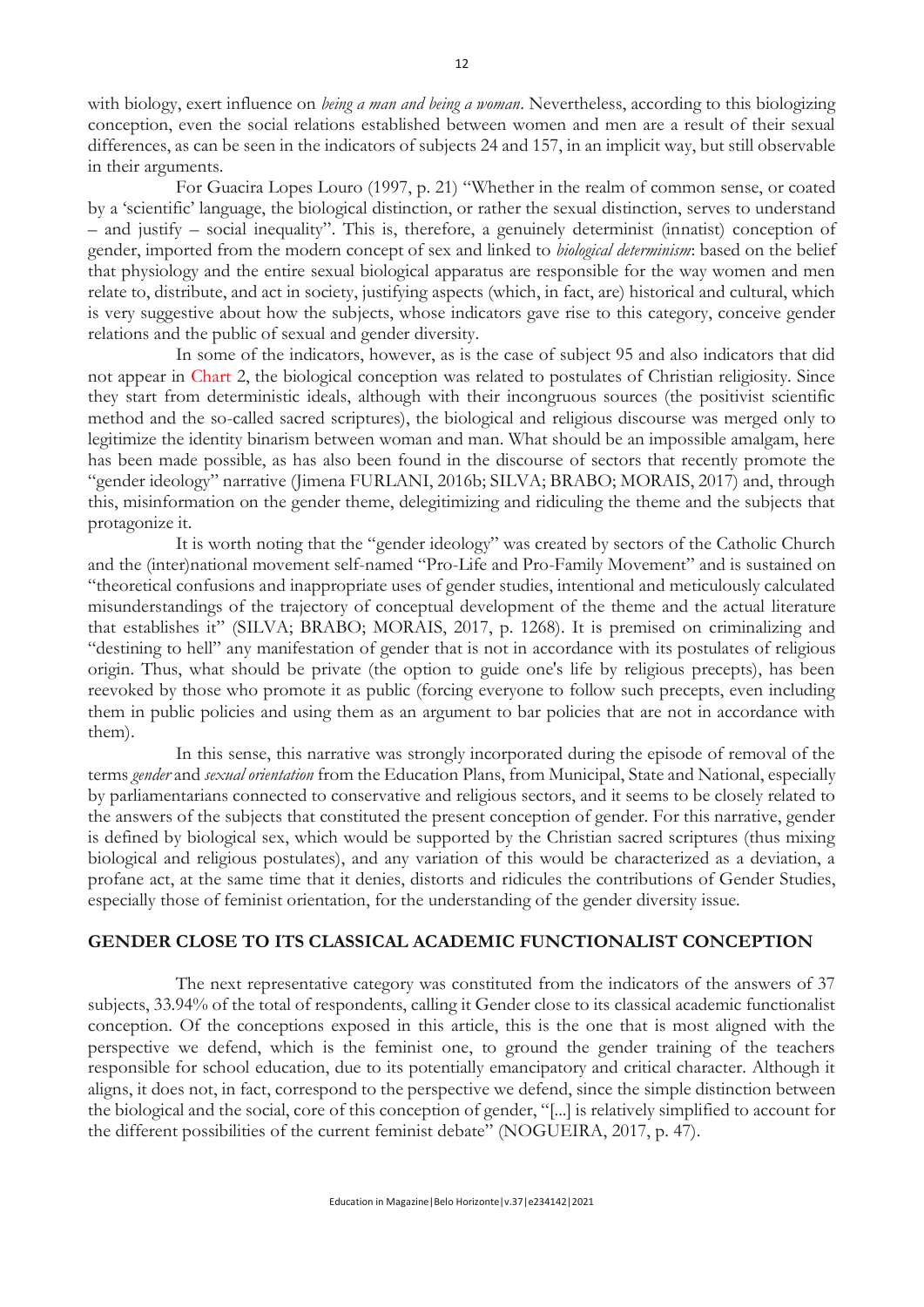| Category                            | Indicators                                                                    |
|-------------------------------------|-------------------------------------------------------------------------------|
|                                     | Subject 6 - Gender is what identifies and differentiates men and women,       |
| 3. Gender close to its classical    | male gender and female gender.                                                |
| academic functionalist              | Subject 50 - Gender is a social construction. It is a socially and culturally |
| conception: gender is a social      | forged category to make what is called "feminine" and "masculine".            |
| construction polarized in an        | Subject 60 - Gender is the social position you find yourself in.              |
| identity binarism, female and       | Subject 65 - Social combination according to the physical characteristics     |
| male, it is culturally and          | that establish difference between each other.                                 |
| historically formed based on        | Subject 102 - Gender is what defines feminine and masculine, but I            |
| observable sexual differences       | believe that this is a social construction. Since we are small, we are led    |
| between subjects, it is a           | to follow one of the sides and this is given by the sex we are born with.     |
| complementarity to the natural      | Subject 124 - Gender is the definition that is given by society of what is    |
| sex of people, gender is the social | correct according to it by man and woman.                                     |
| and sex is the biological           | Subject 126 - It is the definition that society imposes according to what     |
| $(37; 33,94\%; n=109)$              | it thinks is correct about men and women.                                     |

**Chart 3 – Representative category of the participants' functionalist conception of gender about the concept of gender**

Source: Research data

**Legend:** The chart presents the third category identified representative of the conceptions of gender of the participants about the concept of gender, entitled Gender close to its classical academic functionalist conception, along with the indicators extracted from the answers that generated this category. The category was formed from the indicators of 37 of the 109 subjects who answered question number 03 of the questionnaire, which concerned 33.94% of this sample.

According to Tânia Suely Antonelli Marcelino Brabo (2015, p. 111), Feminism can be characterized as both "[...] a social movement, with an ideology of women's liberation, and a critical theory of sexism (gender discrimination based on the ideology of women's inferiority), of the androcentric worldview and of male domination". In the early 1970s, feminist-oriented academic studies were being institutionalized in universities on a global scale, along with the conceptual establishment of a category that distinguished *nature* from *culture*, aspects of women's and men's lives and bodies of biological origin as opposed to aspects of social origin, respective to the domains of biological sex and – what came to be called – *gender*. As shown in Chart 3, the understanding about this distinction is evident in the arguments of subjects 65 and 102.

The concept of gender established there referred to the social constructions regarding *being a woman* and *being a man*, culturally and historically agreed upon, based on the sexual differences between women and men, which polarized human identities in an impassible binarism and enabled the diffusion of biological determinism, even coated by the modern scientific discourse, which naturalized these social constructions. With origins in the Anthropology of the 1930s and 1940s, however, with its central idea erected in Simone de Beauvoir's 1949 work, *The Second Sex*: "No one is born a woman, one becomes a woman [...]" (BEAUVOIR, 2016, p. 11), gender was adhered to by the theorizations of and by the Feminist Movement, in the most varied theoretical and political strands that coexist (Liberal Feminism, Marxist Feminism, Post-Structuralist Feminism, etc.), in their investigations.

Supposedly neutral, scientific discourses that tried to naturalize inequalities between women and men were denounced by feminist investigations, which began to use gender to do so. Costa and Ribeiro (2011, p. 479) point out that this conception of gender "[...] contradicts conceptions such as 'gift' and 'essence', since it denies the innatism of characteristics attributed to men and women and resorts to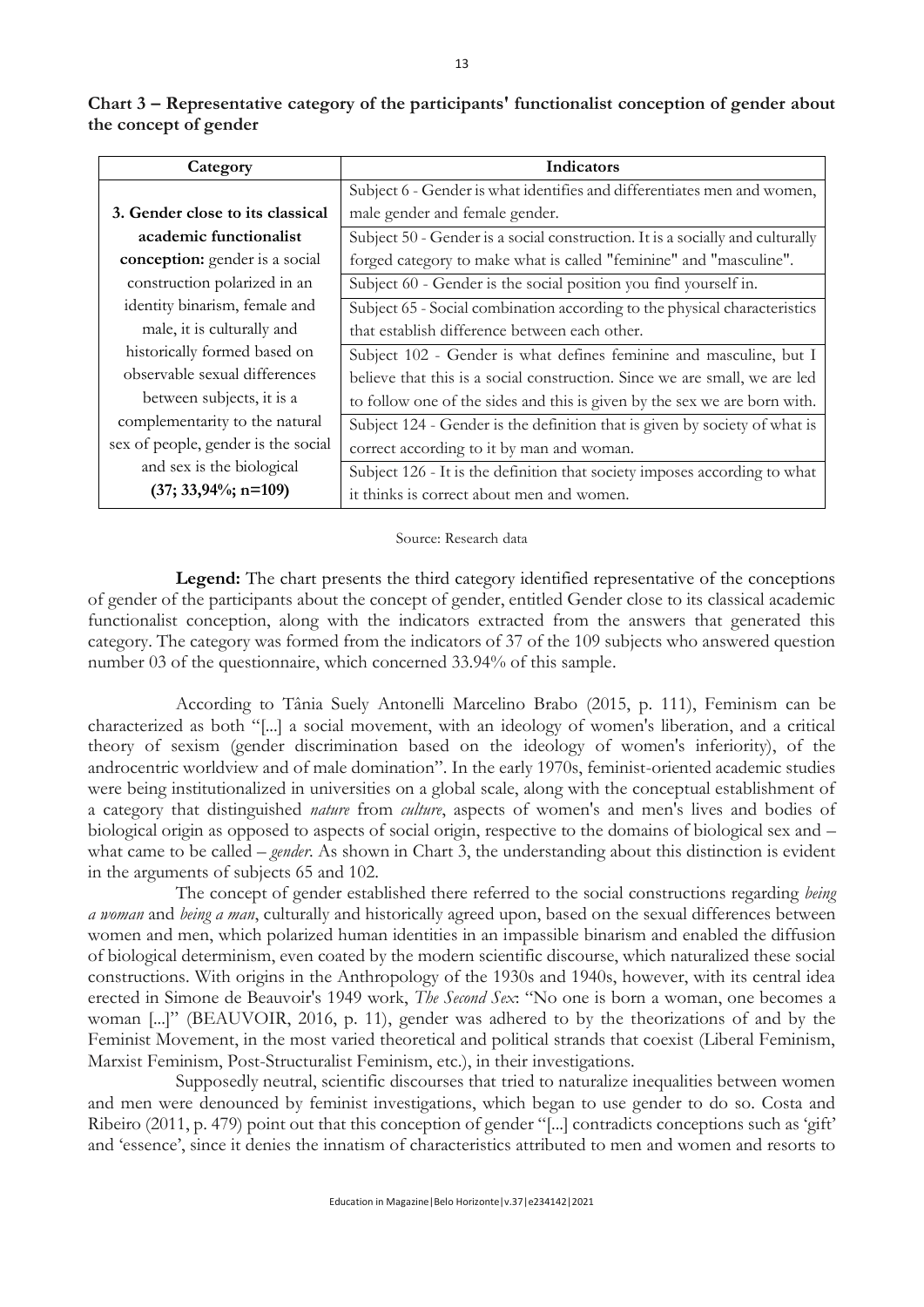social and historical processes to explain the constitution of male and female genders", opposing, therefore, to the biologizing conception represented by the previous category.

Over time, the use of gender as a category of analysis of the relations between men and women was adhered to by the most diverse feminist theories, coating it with new concepts, beyond the mere biological/social functionalist distinction, in which sex is a natural basis on which gender is built. Several of these theories, especially those based on post-structuralist and post-modernist currents, with Scott (1995) as an example, pointed out the insufficiency of the functionalist concept of gender, which attributed an uncritical and ahistorical status to biology. From this,

> [...] a growing number of feminists sought to understand sex as a theoretical category fully determined by history and culture, that is, subsumed within the category gender. For these feminists, it is the social ways of understanding the difference and similarity between men and women that determine the ways in which the body is apprehended, abandoning completely the idea of a fixed natural basis on which culture would act (CARVALHO, 2011, p. 102).

However, gender, as a concept that adds to sex and does not replace it, referring to the conception represented by this category, is still today the most widespread concept of gender among the concepts used in feminist theorizations, as Carvalho and Rabay (2015) point out, present even in common sense. Therefore, in the title of this category, it is expressed close to the functionalist conception because there was not, at any moment, the interpellation of a certain theory or author of the literature that would provide the research participants with knowledge about this concept, theory and/or author that, then, could have been addressed in their education in the Pedagogy course.

# **GENDER AS A PERSONAL IDENTITY, CHOSEN OR IDENTIFIED, ORIENTED TO THOSE HISTORICALLY AFFIRMED OR BEYOND THEM**

The category called *Gender as a personal identity, chosen or identified, oriented to those historically affirmed or beyond them*, was constituted from the indicators extracted from the answers of 31 subjects, concerning 28.44% of the total of respondents. The conception of gender it represents refers neither to the biological sex nor to the social constructions made about sexual differences, as the conceptions represented by the two previous categories referred to. The following chart presents the representative category of this new conception of gender.

| Category                         | Indicators                                                       |  |  |
|----------------------------------|------------------------------------------------------------------|--|--|
|                                  | Subject 2 - How people identify themselves and think they are.   |  |  |
| 4. Gender as a personal          | Subject 23 - Gender to me, is the particular orientation of an   |  |  |
| identity, chosen or              | individual that is not classified by only two nomenclatures -    |  |  |
| identified, oriented to those    | female and male.                                                 |  |  |
| historically affirmed or         | Subject 32 - I understand gender as male and female. Gender to   |  |  |
| beyond them: gender is           | me is that, whether you consider yourself male or female.        |  |  |
| defined voluntarily, in the case | Subject 39 - Gender would be your sexual identity, either in the |  |  |
| of a choice; or by one's own     | feminine or masculine characteristics, it would be which one you |  |  |
| understanding of oneself, in     | fit more, so it is a chosen identity.                            |  |  |
| the case of an identification,   | Subject 45 - Gender is related to your options of choice.        |  |  |
| and can be oriented to those     | Subject 97 - It is when a person identifies as male or female.   |  |  |

# **Chart 4 – Representative category of the participants' conception of gender identity about the concept of gender**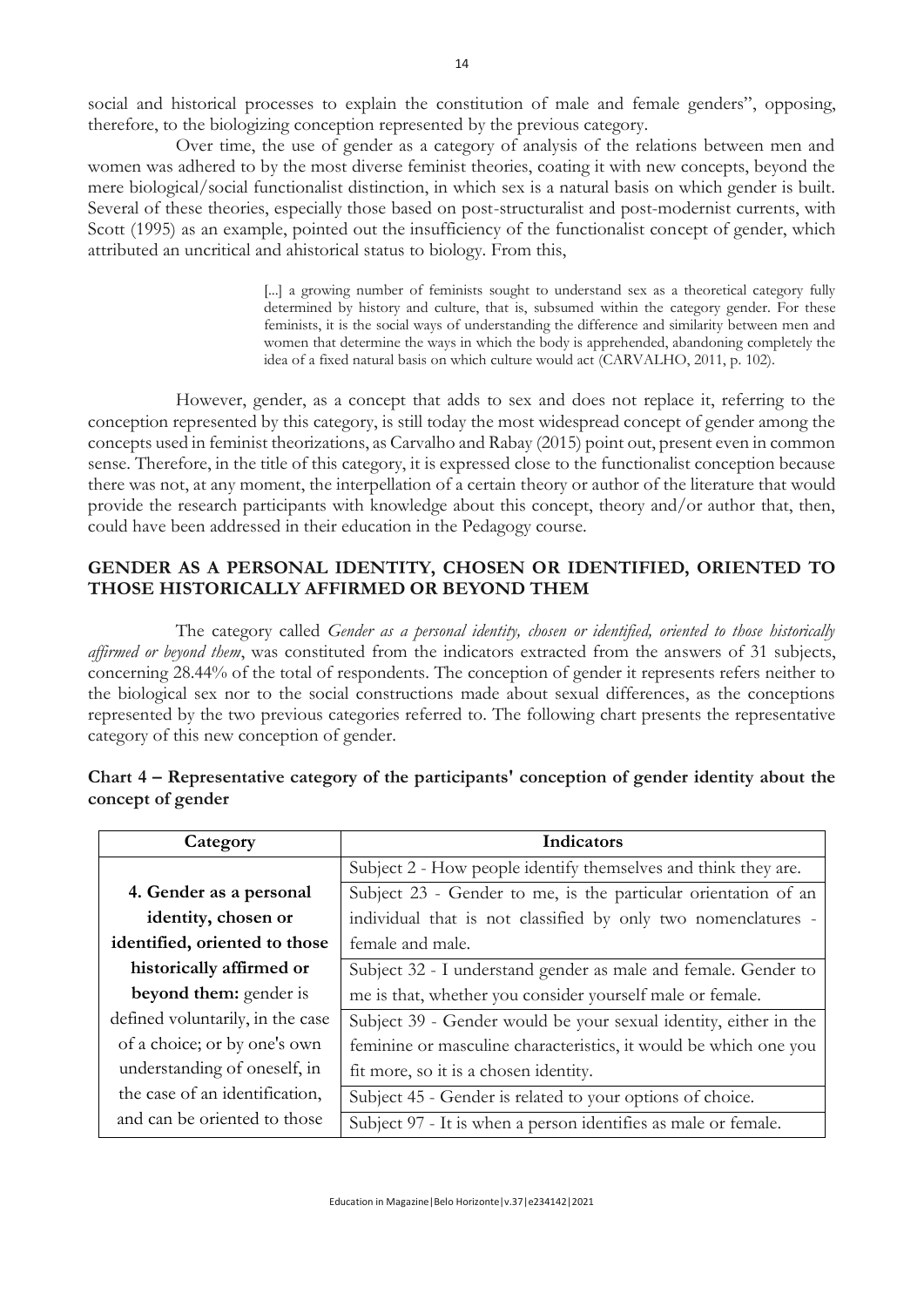| historically affirmed identities, | Subject 148 - Gender is the identification of a person's profile,  |
|-----------------------------------|--------------------------------------------------------------------|
| woman and man, or beyond          | regardless of what body they are born with, but what attracts them |
| them, transcending gender         | the most.                                                          |
| boundaries                        | Subject 152 - Gender is an identification.                         |
| $(31; 28,44\%; n=109)$            | Subject 158 - What the person chooses to be.                       |

#### Source: Research data

**Legend:** The chart presents the fourth category identified representative of the conceptions of the participants about the concept of gender, entitled *Gender as a personal identity, chosen or identified, oriented to those historically affirmed or beyond*, together with the indicators extracted from the answers that generated this category. The category was formed from the indicators of 31 of the 109 subjects who answered question number 3 of the questionnaire, which concerned 28.44% of this sample.

Based on Chart 4, gender is now conceived as the *process of choice* or *identification* to a certain personal identity, be it respective to the feminine (woman) or masculine (man) genders, as they have been historically affirmed, or transcending them, breaking with this identity binarism by being composed of any attributes, without distinctions, as more contemporarily these "new genders" have been referred to: *non-binary gender, gender fluid*, etc. In a few words, it refers to one of the aspects that gender includes: *gender identity*, which, in a generic conceptualization, is "[...] the way someone feels and presents him/herself to others as a man or a woman, or in some cases, a mixture of both" (Beto de JESUS et al., 2008, p. 35).

As already mentioned, gender, as an identity, was constituted in the opposition femalemasculine in many cultures, under the influence of what, in each time and place, was agreed upon about the roles to be played by all those who make up the social environment. Taking the Western culture as an example, the gender assignment, of a previously established identity, starts with the identification of the baby's sex, sometimes still in the mother's belly, with the preparation of the pink layette for girls and blue for boys, later on determining which toys, clothes, and activities they should play with, "[...] they with toy cars, dinosaurs and soldiers, preparing and assimilating themselves to autonomy, leadership and aggressiveness; they with miniature household utensils, dolls and ponies, adjusting themselves to the domestic and resigned sphere, to 'nature', simulating motherhood" (SILVA; BRABO, 2016, p. 133).

Innatist theories have attempted to *essentialize* these identities, using the biological determinism of scientific discourse to do so. Unlike the biological conception of gender brought earlier, in which gender is synonymous with sex, these theories try to prove that one (sex) determines the other (gender). At this point, one can see the theoretical profusion and heterogeneity of the Gender Studies field, which goes beyond the feminist-oriented literature. Some of these theories come from fields such as Neuroscience, Biology and Psychology (Fernando Luiz CARDOSO, 2008; Joanalira Corpes MAGALHÃES; Paula Regina Costa RIBEIRO, 2009).

Therefore, the identification to a certain identity, as assumed in the arguments of subjects 2, 32, 97 and 152, is an innate process, without the participation of the individual, and most of these theories still point out that if the identified gender is not in accordance with the feminine or masculine as historically affirmed, it is a *deviation*, because they are *naturally* inconceivable. There are fewer conservative approaches to working with these theories (Joan SCOTT, 1995; Lise ELIOT, 2013), including openly feminist ones, but essentialist discourses stemming from them, such as this one, survive to this day.

Empiricist theories, however, came to counter them and, curiously, first coming from the same biological areas mentioned above. Of these, those that provided the functionalist concept of gender, by North American physicians and psychologists, such as John Money and Robert Stoller, stand out. This concept, as discussed earlier, in which gender is built upon sex, was then uncritically appropriated by feminists in the 1970s. However, as also discussed above, with the feminist theorizations, especially the post-structuralist ones, that identities "are not given or finished at a given moment, [...] are unstable and, therefore, subject to transformation" (LOURO, 1997, p. 27), placing sex on the cusp of culture, another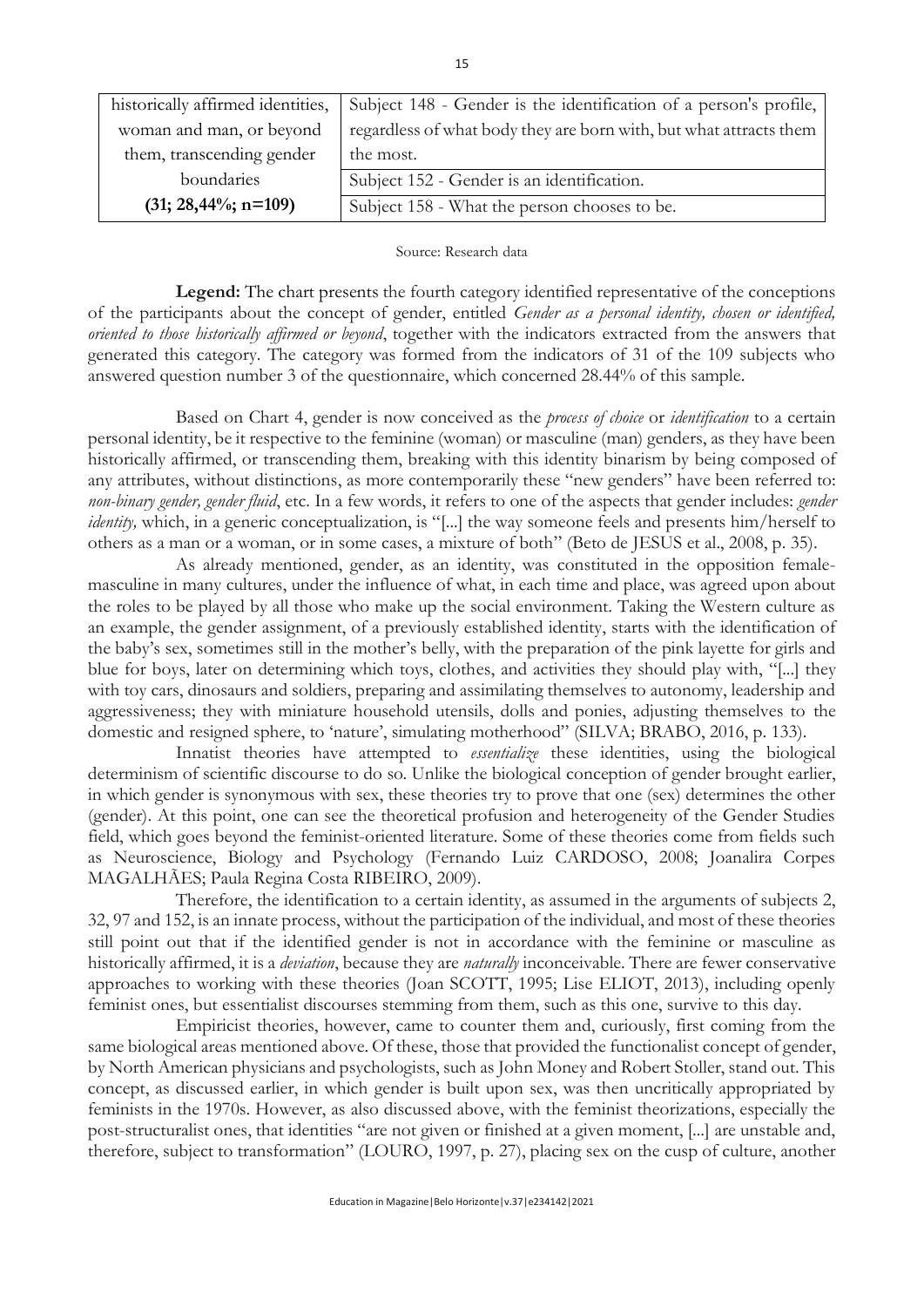concept of gender was developed, although it did not appear among the conceptions of gender in our research sample.

This concept, now developed in a body of theorizations called Queer Theory, treats gender not as a phenomenon that exists within individuals, ready to be discovered and measured by scientists:

> Rather, gender is an agreement that exists in social interactions: it is precisely what we agree it is. [...] both men and women ultimately accept the gender distinctions that are visible at the structural level and that are established at the interpersonal level [...] by assuming for themselves the behavioral traits and roles that are normative for people of their sex in their culture (NOGUEIRA, 2017, p. 103).

Even if this concept appears certain similarity with the arguments of subjects 39, 45, and 152, about identity assumption not being innate, we are inclined to infer that this occurs because they understand female and male identities as the only possibilities of existence, therefore, for these subjects, the non-obedience to gender norms is conscious, a simple choice for "rebellion", since they didn't have an argumentation elaborated enough to support the understanding of this concept, coming from the post-structuralist and queer Gender Studies, so complex and difficult to grasp, even for scholars.

### **GENDER ASSOCIATED WITH SEXUAL DESIRE**

The last of the identified categories, called *Gender associated with sexual desire*, was constituted through the indicators of the answers of 15 subjects, equivalent to 13.76% of the total respondents. In this conception, as also identified Kelly da Silva (2015, p. 86) in another context, two respective aspects are unduly related to two themes, "[...] gender and sexuality", which, in fact, are relational, however, in the way they are brought, "there seems to be a confusion between these concepts", as shown in the following chart.

## **Chart 5 – Representative category to the conception of gender associated to the sexual desire of the participants about the concept of gender**

| Category                        | Indicators                                                           |
|---------------------------------|----------------------------------------------------------------------|
|                                 | Subject 9 - I understand it to be sexuality, male, female, and their |
| 5. Gender associated with       | sexual options.                                                      |
| sexual desire: gender is        | Subject 46 - Gender is the sexual option chosen by someone.          |
| confused with sexuality, there  | Subject 62 - Something connected to sexuality.                       |
| is not even a minimal           | Subject 68 - For me, sexual gender refers to the masculine and       |
| distinction between gender      | feminine, but there are several people who have other gender         |
| identity and sexual             | options, such as homosexuals, bisexuals.                             |
| orientation, both are treated   | Subject 127 - It is the sexual option of each person (man, woman,    |
| as synonyms, the classification | $\{gay\}.$                                                           |
| of sexual desire is added       | Subject 129 - It is when there is more than one opinion, there is    |
| among the historically          | not only the feminine and masculine, there is the heterosexual,      |
| affirmed genders (15;           | homosexual and others, but that are not understood by society        |
| $13,76\%;$ n=109)               | yet.                                                                 |

Source: Research data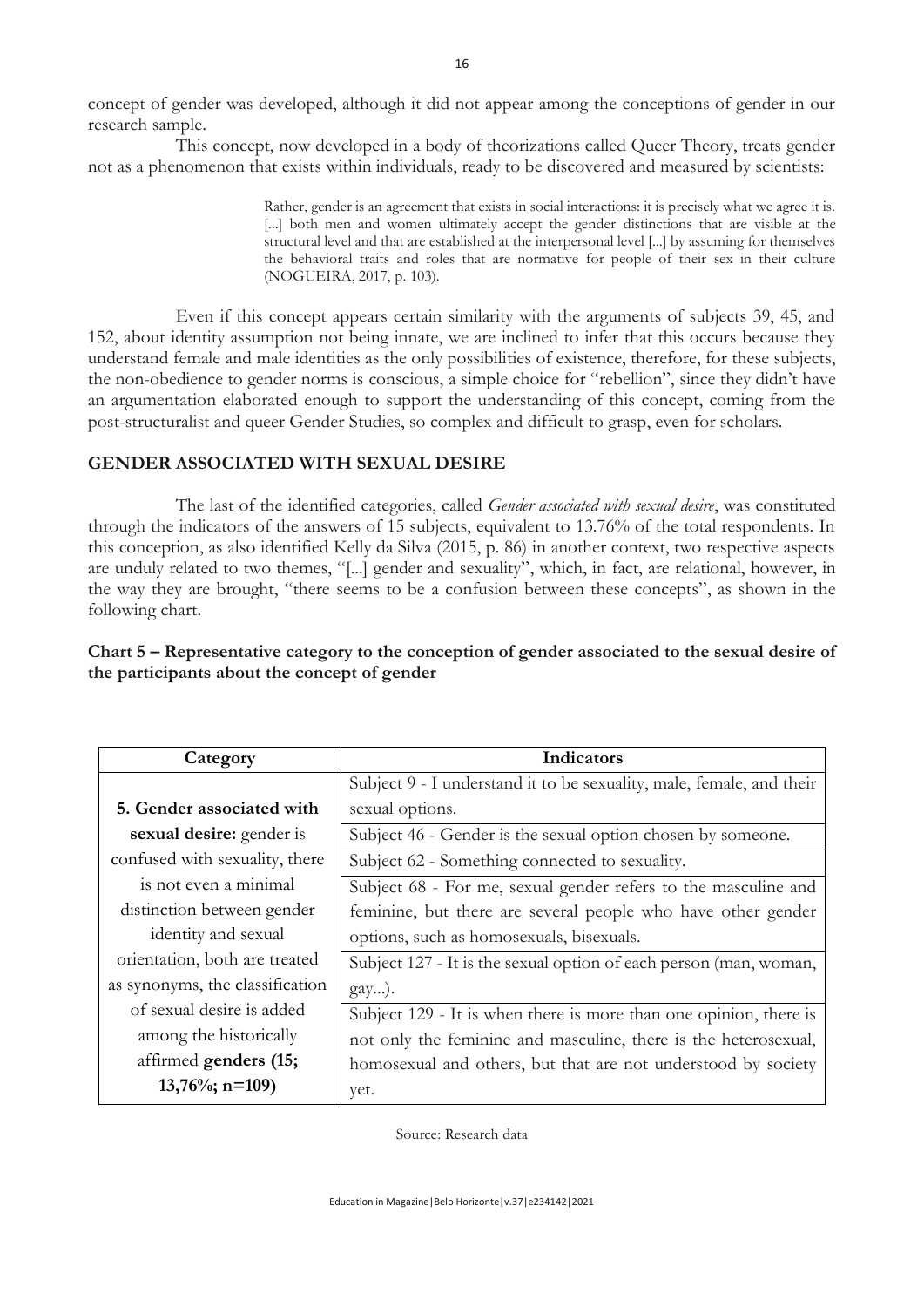**Legend:** The chart presents the fifth category identified representative of the conceptions of gender of the participants about the concept of gender, entitled Gender associated with sexual desire, along with the indicators extracted from the answers that generated this category. The category was formed from the indicators of 15 of the 109 subjects who answered question number 3 of the questionnaire, which concerned 13.76% of this sample.

Based on Chart 5, it was verified that gender and sexuality, being the aspects of *gender identity* and *sexual orientation* more specifically, are treated as synonyms, as indicated by the arguments of subjects 68 and 127, or are improperly associated in several ways. One of them, of conceptual inversion, exemplified by subjects 9, 68 and 129, occurs when referring to the genders, female and male, as sexual orientations (appearing even under the nomenclature of *option*, understanding sexual desire as a voluntary act, as addressed by the previous conception regarding gender) and the sexual orientations, hetero and homosexuality, as genders. Another confusion, present in the arguments of subjects 46 and 62, relates gender exclusively to sexuality, without any appeal to what, in fact, gender may represent (e.g., classification, gender relations, gender identity, etc.).

According to Beatriz Accioly Lins, Bernardo Fonseca Machado, and Michele Escoura (2016, p. 69-70), what is called the gender matrix reigns culturally, that is, the association of *body, gender identity, desires, and sexual practices*, expecting the following consistency between these aspects: "we think that a person who was born with a penis (body), for example, will automatically behave like a man (gender identity), will always feel affectionately and sexually attracted to women (desire) and will only maintain sexual relations with them (sexual practices)". The public of sexual and gender diversity, however, attests that many other combinations are possible among the aspects that make up this matrix.

Thus, gender and sexuality are related as two dimensions of human identity, which intersect as markers of difference, yet are clearly distinguished. Taking the public of diversity as an example, "transvestites and transsexuals are people whose gender identity differs from that expected for their body. This does not mean that they are homosexuals, because gender identity and sexual orientation are not the same thing" (LINS; MACHADO; ESCOURA, 2016, p. 76). This public, which transgresses the aforementioned matrix, whose consolidation was responsible for the confusion that resulted in the present representative category, is focused by *Queer* Theory, having its transgression as an object of study.

#### **FINAL CONSIDERATIONS**

In this article, we tried to present partial results of a concluded research, obtained with the application of a questionnaire. With a fruitful review of the concept of gender from the conceptions of a sample of undergraduate students in Pedagogy in the context of public higher education in São Paulo, the conceptions of gender identified, divided into five representative categories of these conceptions, were well distributed among the participants, without significant prevalence among them, although the first and last conceptions did not exceed 20% while the three remaining exceeded a little more than 30%. It is relevant to point out that half of the participants were in the first year of the course and the other half in the last year, and the formation of the five conceptions counted with answers from subjects from both years, beginners and graduates.

Based on the literature and official documents consulted and cited above (the PNEDH and the DNEDH), in the research we found that the training of undergraduate students is below what is expected, as Ribeiro (2011) and Dinis and Cavalcanti (2008) also found within the proposal of their research. Considering that the DNEDH standardize and regulate the work in undergraduate courses, as well as the PNEDH that serve as a parameter to them, it is expected that, in HRE, one promotes "ethical, critical and political education":

> The first refers to the formation of attitudes guided by humanizing values, such as the dignity of the person [...]. Critical training refers to the exercise of reflective judgments [...] promoting institutional practices consistent with Human Rights. Political formation must be based on an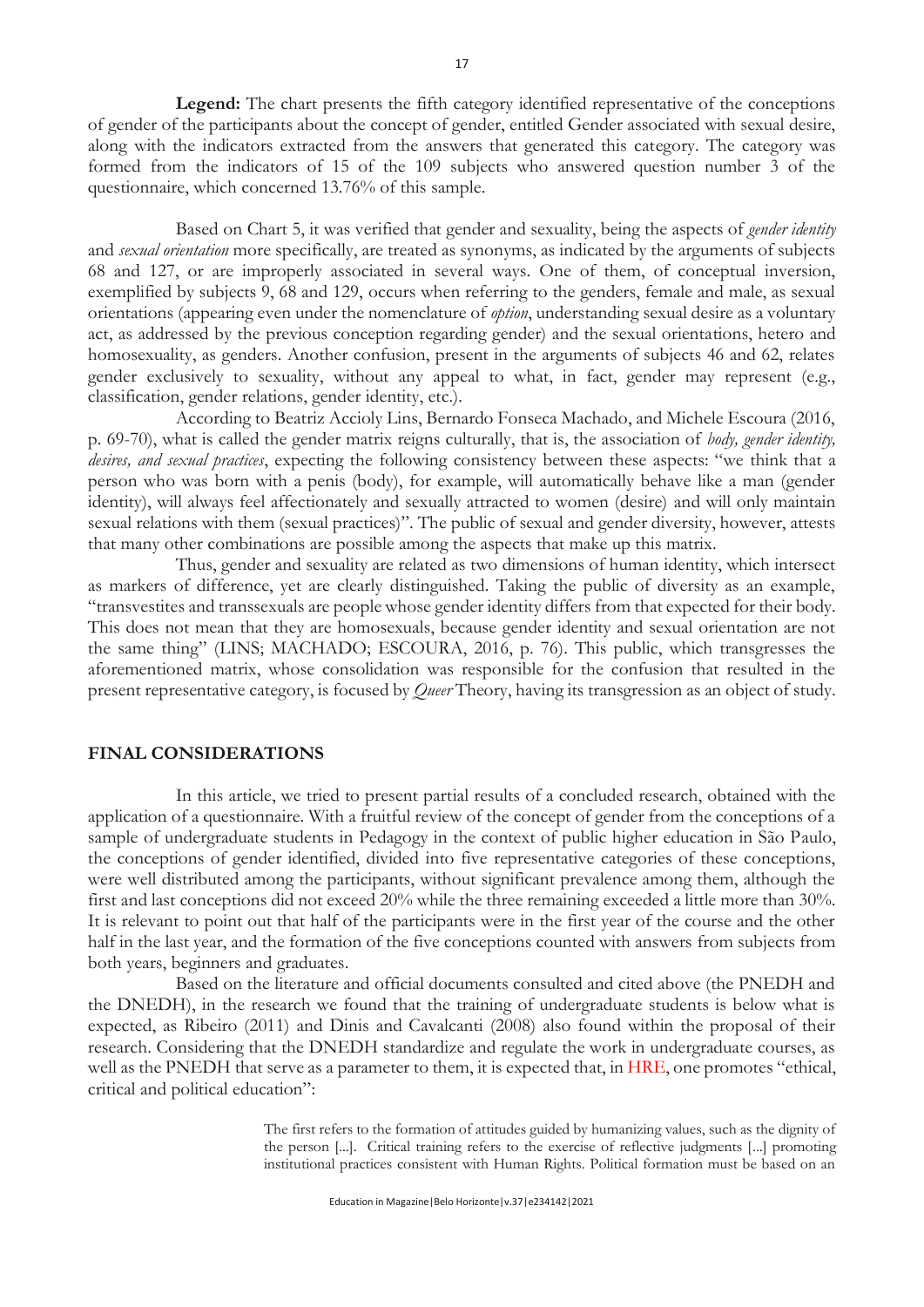emancipating and transforming perspective of the subjects of rights. Under this perspective it will promote the empowerment of groups and individuals, situated at the margins of decisionmaking processes and the construction of rights (BRAZIL, 2012, p. 8-9).

But for this training to be provided, teachers, who will participate in this training, need to have more elaborate and emancipatory conceptions on the themes, since, and as the research assumed in dialogue with its hermeneutic referential, the conceptions of these professionals are the ones that will guide their actions in school, in direct and daily contact with diversity. Therefore, the more their conception about gender is constituted by scientific knowledge with an emancipatory project, such as the feminist one, the more chances their performance originating from this conception, the action that they will perform at school, has in being satisfactory in the treatment of sexual and gender diversity and in the development of a work that approaches the theme.

However, regarding what was exposed in this article, we observed that the gender conceptions of these subjects do not support them in their future performance with the gender diversity at school or in the development of a work that approaches the theme. We infer that the participants do not have a formation in gender based on scientific knowledge coming from the productions of feminist gender literature, with the exception of those who understand gender in the identity and functionalist perspectives, but that show themselves in fragile notions and without the evocation of a certain theory or author of the literature.

The feminist gender literature consulted corresponded, above all, to the authors presented in the discussion of the functionalist conception of gender, as well as other authors also cited throughout the article, which "in their multiple theoretical perspectives, but that have in common the political character of equality, can constitute a productive reference and be adopted as a compass in discussions about genders" (FURLANI, 2016a, p. 40). As seen, however, the conceptions evidenced required grounding in other non-feminist literature in the study of gender, showing that most subjects have conceptions with little potential for the contemplation of the referred legally supported education project. More conservative conceptions, or at least little potential, about gender were also found by Costa and Ribeiro (2011) and Dinis and Cavalcanti (2008) in their respective samples of undergraduate students in Pedagogy.

We verified that our research was the first one carried out in the Pedagogy course in question that sought to investigate the training offered there about the themes of gender and sexualities, which is very worrisome, since the course has been in force for over 60 years. Therefore, the diagnosis reported here that we pioneered on the education of the students of this specific course proved to be not only pertinent but also necessary for future investigations, especially interventional ones, since any intervention in a certain reality should start from something tangible, from a diagnosis that one knows or that one should try to have of the reality to be transformed.

Thus, a research program, which began with the research concluded here, continues with a next research<sup>10</sup>, currently in progress, in which we hope to obtain greater contributions about the state of Higher Education training and clues on how to improve it, analyzing, now, the training of the psychologist together with the training of the pedagogue regarding the themes of gender and sexuality, and also ethics. It is worth mentioning that in this ongoing research, the curricular variable of the participating undergraduate courses is also considered, as well as other general documents, such as the *National Curricular Guidelines for the undergraduate course in Pedagogy* (BRASIL, 2006), which was not the object of analysis of the previous research (which focused only on the official documents of HRE).

The University has part of the responsibility in the production of the conceptions of gender of its students. It is now up to us to analyze to what extent it itself does not produce and reproduce these

<sup>&</sup>lt;sup>10</sup> This research is entitled Moral competence, gender and sexualities, and religiosity in the initial public education in Pedagogy and Psychology in São Paulo. It was financed by CNPq, under process number 131735/2020-9, from 03/01/2020 to 10/31/2020, and is currently financed by FAPESP, under process number 2020/05099-9, from 11/01/2020 to 01/31/2022, under supervision of Prof. Dr. Patrícia Unger Raphael Bataglia and co-supervision of Prof. Dr. Tânia Suely Antonelli Marcelino Brabo. Available at: [https://bv.fapesp.br/pt/bolsas/196030/competencia-moral-genero-e-sexualidades-e](https://bv.fapesp.br/pt/bolsas/196030/competencia-moral-genero-e-sexualidades-e-religiosidade-na-formacao-inicial-publica-paulista-em-peda/)[religiosidade-na-formacao-inicial-publica-paulista-em-peda/](https://bv.fapesp.br/pt/bolsas/196030/competencia-moral-genero-e-sexualidades-e-religiosidade-na-formacao-inicial-publica-paulista-em-peda/)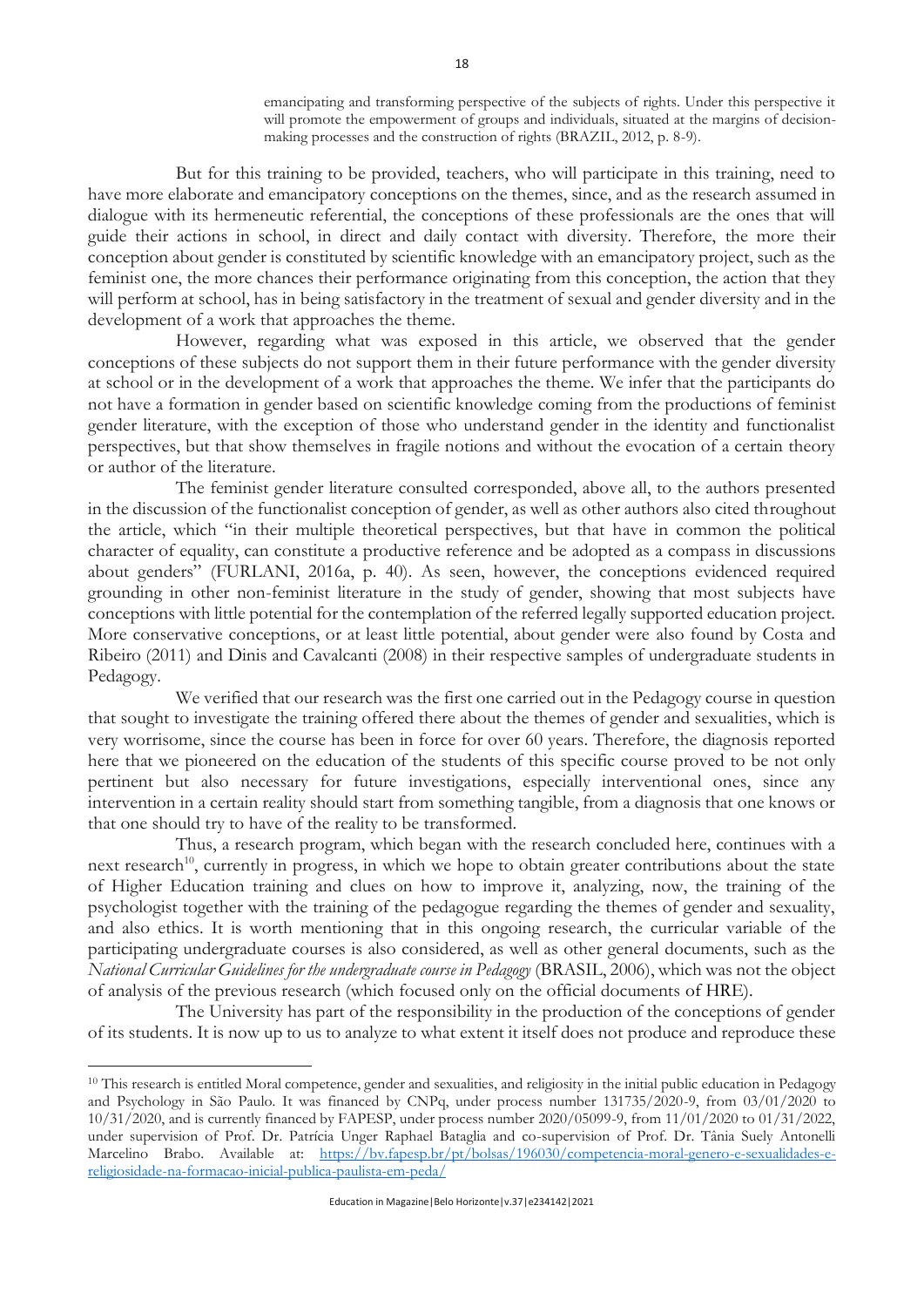conceptions and question if its curriculum and Political-Pedagogical Project makes possible what the relevant official documents guide and stipulate.

\* The translation of this article into English was funded by the Foundation for Research Support of the State of Minas Gerais – FAPEMIG – through the program of supporting the publication of institucional scientific journals.

## **REFERENCES**

BARDIN, Lawrence. **Análise de conteúdo**. Trad. Luís Antero Reto. São Paulo: Edições 70, 2016.

BEAUVOIR, Simone de. **O segundo sexo**: a experiência vivida. Trad. Sérgio Milliet. 3. ed. Rio de Janeiro: Nova Fronteira, 2016. v. 2.

BLATT, Moshe M.; KOHLBERG, Lawrence. The effects of classroom moral discussion upon children's level of moral judgment. **Journal of Moral Education**, v.4, n.2, p.129-161, 1975.

BLEICHER, Josef. **Hermenêutica contemporânea**. Trad. Maria Georgina Segurado. Lisboa: Edições 70, 2002.

BRABO, Tânia Suely Antonelli Marcelino. **Cidadania da mulher professora**. São Paulo: Ícone, 2005.

BRABO, T. S. A. M. Movimentos sociais e educação: feminismo e equidade de gênero. In: DAL RI, N. M.; BRABO, T. S. A. M. (Org.). **Políticas educacionais, gestão democrática e movimentos sociais**. Marília: Oficina Universitária/Cultura Acadêmica, 2015. p. 109-128.

BRASIL. Ministério da educação, conselho nacional de educação. Resolução nº 1, de 30 de maio de 2012. **Estabelece diretrizes nacionais para a educação em direitos humanos**. CNE/CP: Diário Oficial da União, Brasília, DF, 2012.

BRASIL. Ministério da Educação, Conselho Nacional de Educação. Resolução CNE/n.º 1, de 15 de maio de 2006. **Institui Diretrizes Curriculares Nacionais para o curso de graduação em Pedagogia, licenciatura**. CNE/CP: Diário Oficial da União, Brasília, DF, 2006.

BRASIL. Comitê Nacional de Educação em Direitos Humanos. **Plano nacional de educação em direitos humanos**. Brasília, DF: Secretaria de Direitos Humanos; Ministério da Educação; UNESCO, 2007.

BRASIL. Comitê Nacional de Educação em Direitos Humanos. **Plano nacional de educação em direitos humanos**. 2. ed. Brasília, DF: Secretaria de Direitos Humanos; Ministério da Educação; UNESCO, 2013.

BUTLER, Judith. **Gender trouble:** feminism and the subversion of identity. 2nd. ed. New York: Routledge, 2007.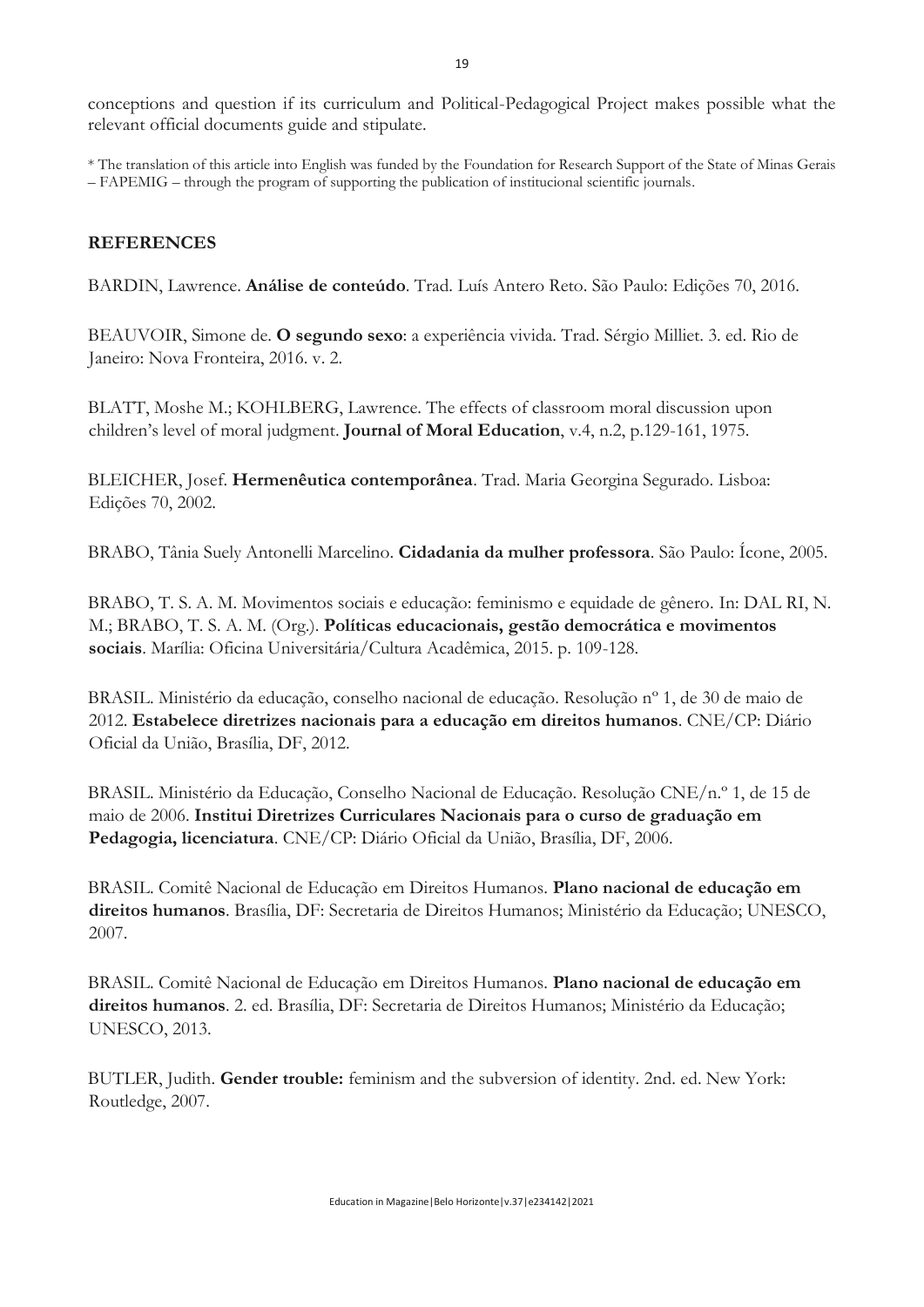CARDOSO, Fernando Luiz. Etiologia da orientação sexual e suas implicações para a ciência do movimento humano/ etiologia da orientação sexual. **Motrivivência**, v. 20, n. 30, p. 197-216, jun., 2008.

CAMPOS-TOSCANO, Ana Lúcia Furquim. **O percurso dos gêneros do discurso publicitário:** uma análise das propagandas da Coca-Cola. São Paulo: Editora UNESP; São Paulo: Cultura Acadêmica, 2009.

CARVALHO, Maria Eulina Pessoa de; RABAY, Glória. Usos e incompreensões do conceito de gênero no discurso educacional no Brasil. **Estudos Feministas**, Florianópolis, v. 23, n. 1, 119-136, jan./abr., 2015.

CARVALHO, Marília Pinto de. O conceito de gênero: uma leitura com base nos trabalhos do GT Sociologia da Educação da ANPEd (1999-2009). **Revista Brasileira de Educação**, Rio de Janeiro, v. 16, n. 46, p. 99-117, jan./abr., 2011.

CASTRO, Roney Polato de. Educação, relações de gênero e sexualidades: experiências de estudantes de pedagogia. **Revista da FAEEBA - Educação e Contemporaneidade**, Salvador, v. 25, n. 45, p. 203-214, jan./abr. 2016.

COSTA, Ana Paula; RIBEIRO, Paulo Rennes Marçal. Ser professora, ser mulher: um estudo sobre concepções de gênero e sexualidade para um grupo de alunas de pedagogia. **Estudos Feministas**, Florianópolis, v. 19, n. 2, p. 475-489, maio/ago., 2011.

CUNHA, Antonio Geraldo da. **Dicionário etimológico nova fronteira da língua portuguesa**. Rio de Janeiro: Nova Fronteira, 1982.

DINIS, Nilson Fernandes; CAVALCANTI, Roberta Ferreira. Discursos sobre homossexualidade e gênero na formação em pedagogia. **Pro-Posições**, v. 19, v. 56, n. 2, maio/ago., 2008.

ELIOT, Lise. **Cérebro azul ou rosa**: impacto das diferenças de gênero na educação. Trad. Maria Adriana Veríssimo Veronese. Porto Alegre: Penso, 2013.

GIL, Antonio Carlos. **Métodos e técnicas de pesquisa social**. 6. ed. São Paulo: Atlas, 2008.

HARDING, Sandra. **The science question feminism**. Ithaca and London: Cornell University Press, 1986.

JESUS, Beto de et al. **Diversidade sexual na escola**: uma metodologia de trabalho com adolescentes e jovens. Ed. Especial, revista e ampliada. São Paulo: ECOS, 2008.

FURLANI, Jimena. **Educação sexual na sala de aula**: relações de gênero, orientação sexual e igualdade étnico-racial numa proposta de respeito às diferenças. Belo Horizonte: Autêntica, 2016a.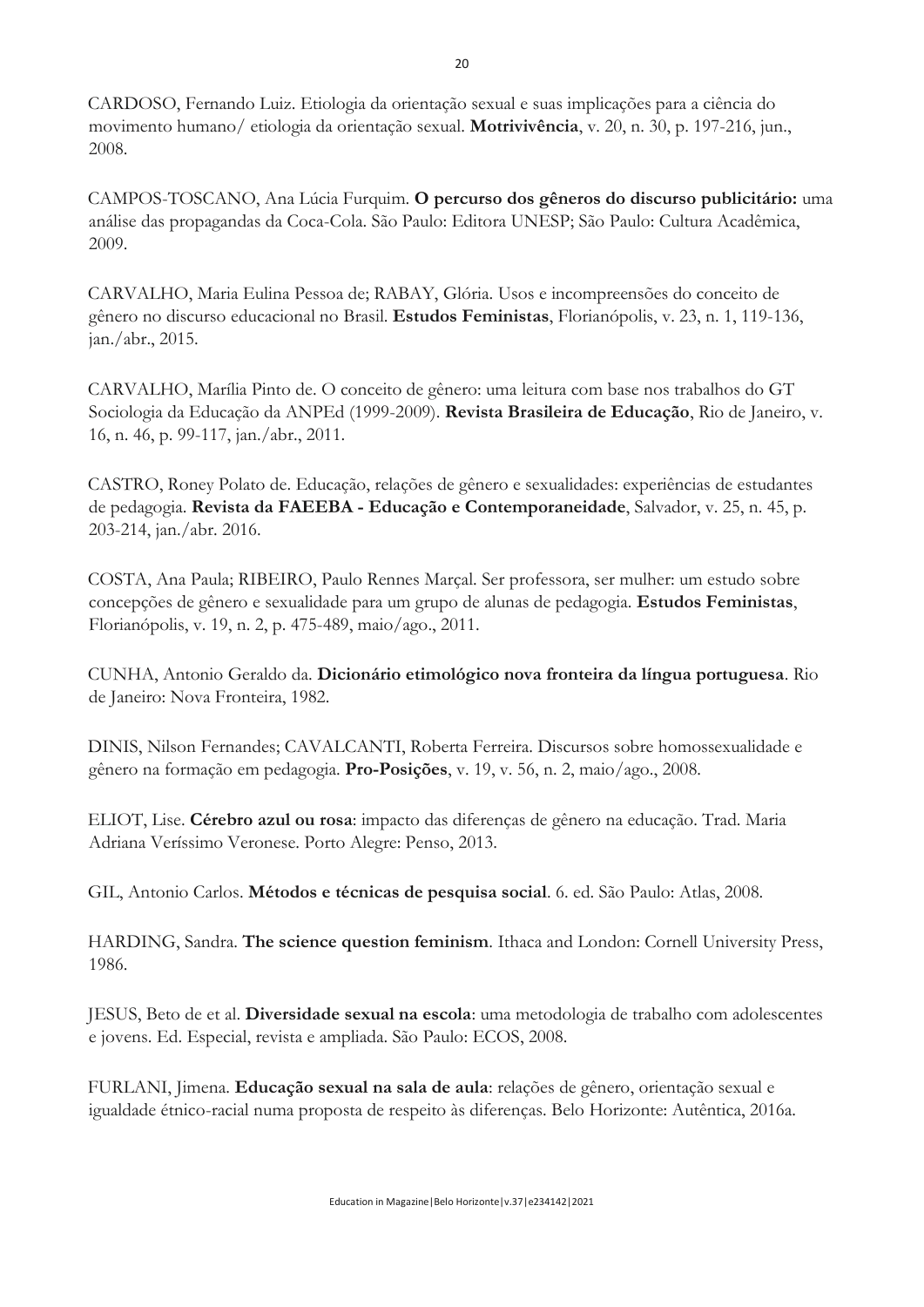FURLANI, Jimena. **"Ideologia de Gênero"?** Explicando as confusões teóricas presentes na cartilha". Versão Revisada 2016b. Florianópolis: FAED, UDESC. Laboratório de Estudos de Gênero e Família, 2016. Disponível em: [<https://www.facebook.com/jimena.furlani>](https://www.facebook.com/jimena.furlani). Acesso em: 15 jan. 2021.

KOHLBERG, Lawrence. **Psicologia del desarrollo moral**. Bilbao, Espanha: Editorial Desclée de Brower, 1992.

LEMOS DE SOUZA, Leonardo. Leituras periféricas: gêneros e sexualidades como expressões e saberes na educação escolar. In: **Anais do IX Seminário internacional redes: educação e democracia – aprenderensinar para um mundo plural e igualitário**. Rio de Janeiro: UERJ, 2017. p. 1-15.

LINS, Beatriz Accioly; MACHADO, Bernardo Fonseca. ESCOURA, Michele. **Diferentes, não desiguais**: a questão de gênero na escola. São Paulo: Editora Reviravolta, 2016.

LOURO, Guacira Lopes. **Gênero, sexualidade e educação**: uma perspectiva pós-estruturalista. 6. ed. Petrópolis: Vozes, 1997.

LUCCHESI, Dante. A concordância de gênero. In: LUCCHESI, Dante; BAXTER, Alan; RIBEIRO, Ilza (Org.). **O português afro-brasileiro**. Salvador: EDUFBA, 2009. p. 295-318.

LÜDKE, Menga; ANDRÉ, Marli E. D. A. **Pesquisa em educação**: abordagens qualitativas. São Paulo: EPU, 1986.

MAGALHÃES, Joanalira Corpes; RIBEIRO, Paula Regina Costa. As neurociências ensinando modos de ser homem e mulher em revistas de divulgação científica. **Revista Electrónica de Enseñanza de las Ciencias**, v. 8, n. 2, 2009.

MARCONI, Marina de Andrade; LAKATOS, Eva Maria. **Fundamentos da metodologia científica**. 5. ed. São Paulo: Atlas, 2003.

MATOS, Daniel Abud Seabra; JARDILINO, José Rubens Lima. Os conceitos de concepção, percepção, representação e crença no campo educacional: similaridades, diferenças e implicações para a pesquisa. **Educação & Formação**, Fortaleza, v. 1, n. 3, p. 20-31, set./dez., 2016.

NOGUEIRA, Conceição. **Interseccionalidade e psicologia feminista**. Salvador: Devires, 2017.

PLEBE, Armando. **Breve história da retórica antiga**. São Paulo: E.P.U., 1978.

REST, R. James; NARVAEZ, Darcia; BEBEAU, Muriel J; THOMA, Stephen J. **Postconventional moral thinking**: a neo-kohlbergian approach. Mahwah: Lawrence Erlbaum Associates, 1999.

ROHDEN, Fabíola. A construção da diferença sexual na medicina. **Cad. Saúde Pública**, Rio de Janeiro, v. 19, n. 2, p. 201-212, 2003.